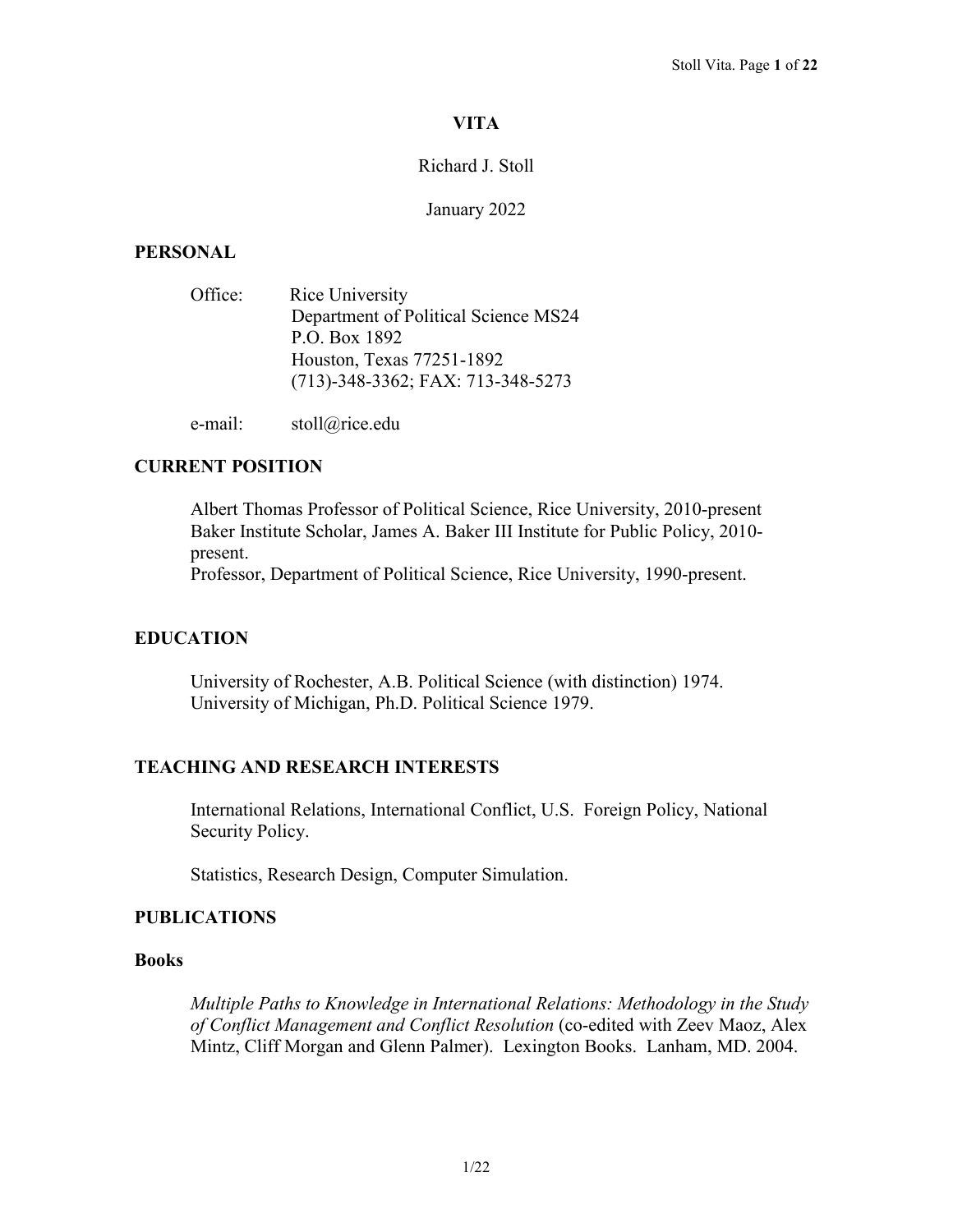*Exploring Realpolitik: Probing International Relations Theory With Computer Simulation* (with Thomas R. Cusack). Lynne Rienner. Boulder, Colo. 1990.

*U.S. National Security Policy and The Soviet Union: Persistent Regularities And Extreme Contingencies.* University of South Carolina Press. Columbia. 1990.

*Power In World Politics*. (co-edited with Michael D. Ward). Lynne Rienner. Boulder. 1989.

*Choices In World Politics: Sovereignty And Interdependence*. (co-edited with Bruce Russett and Harvey Starr). W.H. Freeman. New York. 1989.

*Quantitative Indicators In World Politics*. (co-edited with J. David Singer). Praeger. New York. 1984.

## **Articles and Book Chapters**

Socialized to Safety? The Origins of Gender Difference in Personal Security Dispositions. Eichenberg, Richard C., Mary-Kate Lizotte and Richard J. Stoll. *Political Psychology*. Forthcoming.

Citizen Support for the Pursuit of Gender Equality in US Foreign Policy. Lizotte, Mary-Kate, Richard C. Eichenberg, and Richard J. Stoll. 2020. *Journal of Human Rights* 19,3: 291-306.

Hunting Malicious Bots on Twitter: An Unsupervised Approach. Zhouhan Chen, Rima S. Tanash, Richard Stoll, and Devika Subramanian. September 2017. In: Ciampaglia G., Mashhadi A., Yasseri T. (eds) Social Informatics. SocInfo 2017. Lecture Notes in Computer Science, vol 10540. Springer, Cham, p. 501-510.

To Arms, to Arms: What Do We Know About Arms Races? September 2017. In *Oxford Research Encyclopedia of Politics.* Edited by William Thompson. [http://politics.oxfordre.com/view/10.1093/acrefore/9780190228637.001.0001/acre](http://politics.oxfordre.com/view/10.1093/acrefore/9780190228637.001.0001/acrefore-9780190228637-e-350) [fore-9780190228637-e-350](http://politics.oxfordre.com/view/10.1093/acrefore/9780190228637.001.0001/acrefore-9780190228637-e-350)

The Acceptability of War and Support for Defense Spending: Evidence from Fourteen Democracies, 2004-2013 (with Richard C. Eichenberg). 2017. *Journal of Conflict Resolution* 61,4: 788-813.

Is China's International Economic Policy Targeting Africa? And Why Should We Care? 2013. *Thurgood Marshall Law Review* 28,2: 297-320.

Gender Difference or Parallel Publics? The Dynamics of Defense Spending Opinions in the United States, 1965-2007 (with Richard C. Eichenberg). 2012. *Journal of Conflict Resolution*. 56(2): 331-348.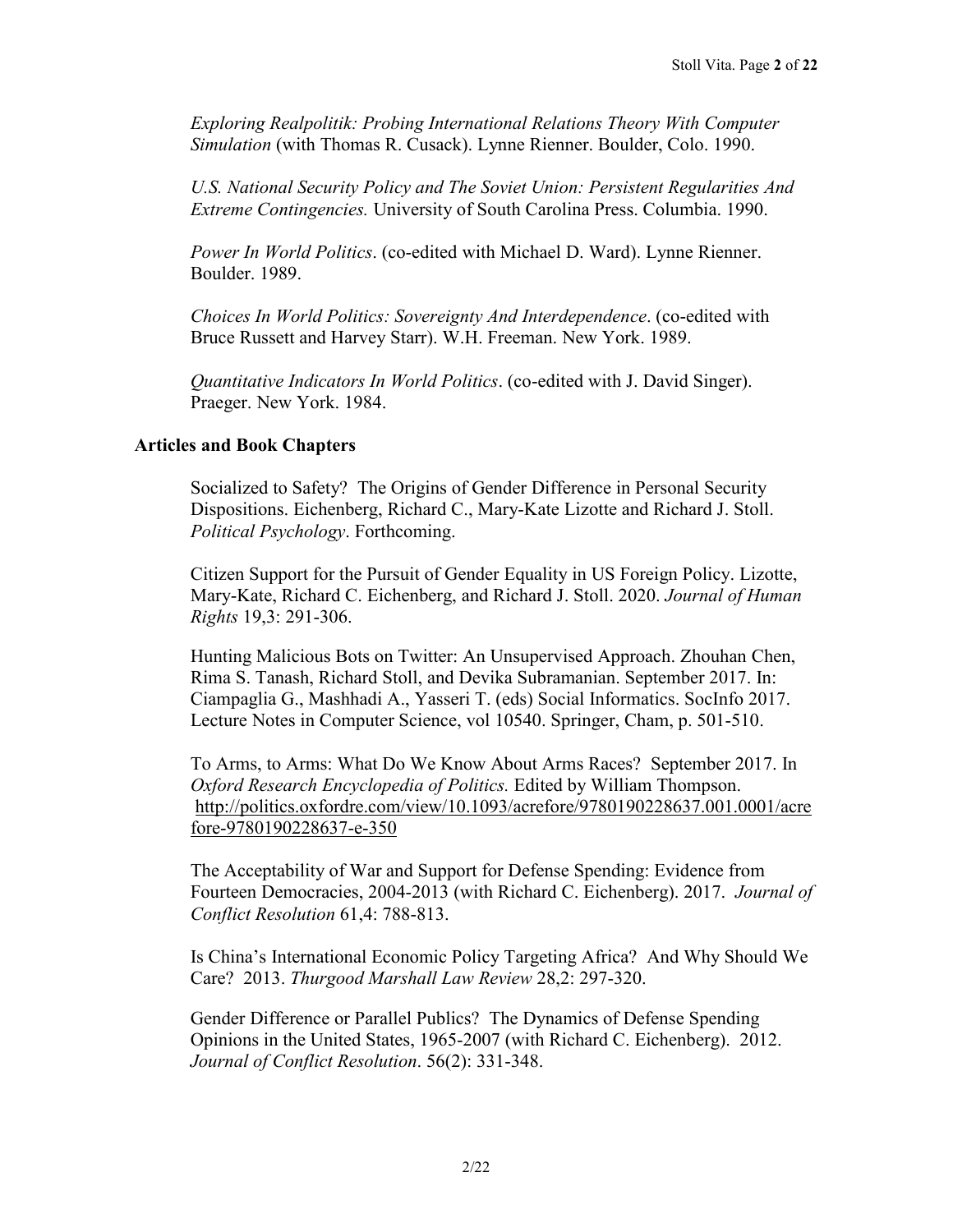Civil Engineering: Does a Realist World Influence the Onset of Civil Wars? 2011. *Simulation and Gaming*. 42,6: 747-770.

Is Chinese Foreign Policy Targeting Sub-Saharan Africa? 2011. The Rise of China and Its Energy Implications. James A. Baker III Institute for Public Policy Energy Forum.

Tradeoffs in Trade Data: Do Our Assumptions Affect Our Results? (with Charles Boehmer and Bernadette Jungblut). 2011. *Conflict Management and Peace Science* 28,2: 145-167.

Energy, Africa, and Civil Conflict: What Does the Future Hold? 2010. In Hriar Cabayan et al. Perspectives on Political and Social Regional Stability Impacted by Global Crises - A Social Science Context. Strategic Multilayer Assessment, Defense Research and Engineering, Department of Defense and U.S. Army Corps of Engineers Research and Development Directorate. Pp. 144-149.

Is Leo Durocher right? Do "Nice States Finish Last?" 2008. In *Causes and Consequences of International Conflict: Data, Methods and Theory*. Edited by Glenn Palmer. London, England. Routledge, pp. 165-185.

War President: The Approval Ratings of George W. Bush (with Richard C. Eichenberg and the assistance of Matthew Lebo) 2006. *Journal of Conflict Resolution* 50, 6: 783-808.

Events, Patterns, and Analysis (with Devika Subramanian). 2006. In *Programming for Peace: Computer-Aided Methods for International Conflict Resolution and Prevention*. Edited by Robert Trappl. Springer, New York, New York , pp. 145- 160.

Civil Reality? Simulation Experiments on the Impact of Civil War in a Realist World. 2005. *Conflict Management and Peace Science* 22,1: 19-38.

Four Way Street? Saudi Arabia's Behavior Among the Superpowers, 1966-1999. (with Devika Subramanian). 2004. The Energy Dimension in Russian Global Strategy. Petroleum Energy Center of Japan and the James A. Baker III Institute for Public Policy.

The Political Fortunes of War: Iraq and the Domestic Standing of President George W. Bush (with Richard C. Eichenberg). 2004. The Foreign Policy Centre (fp.org.uk).

Events, Patterns and Analysis: Forecasting Conflict in the 21<sup>st</sup> Century (with Devika Subramanian). 2004. *Proceedings of the National Conference on Digital Government Research*. The Digital Government Research Center, pp. 19-20.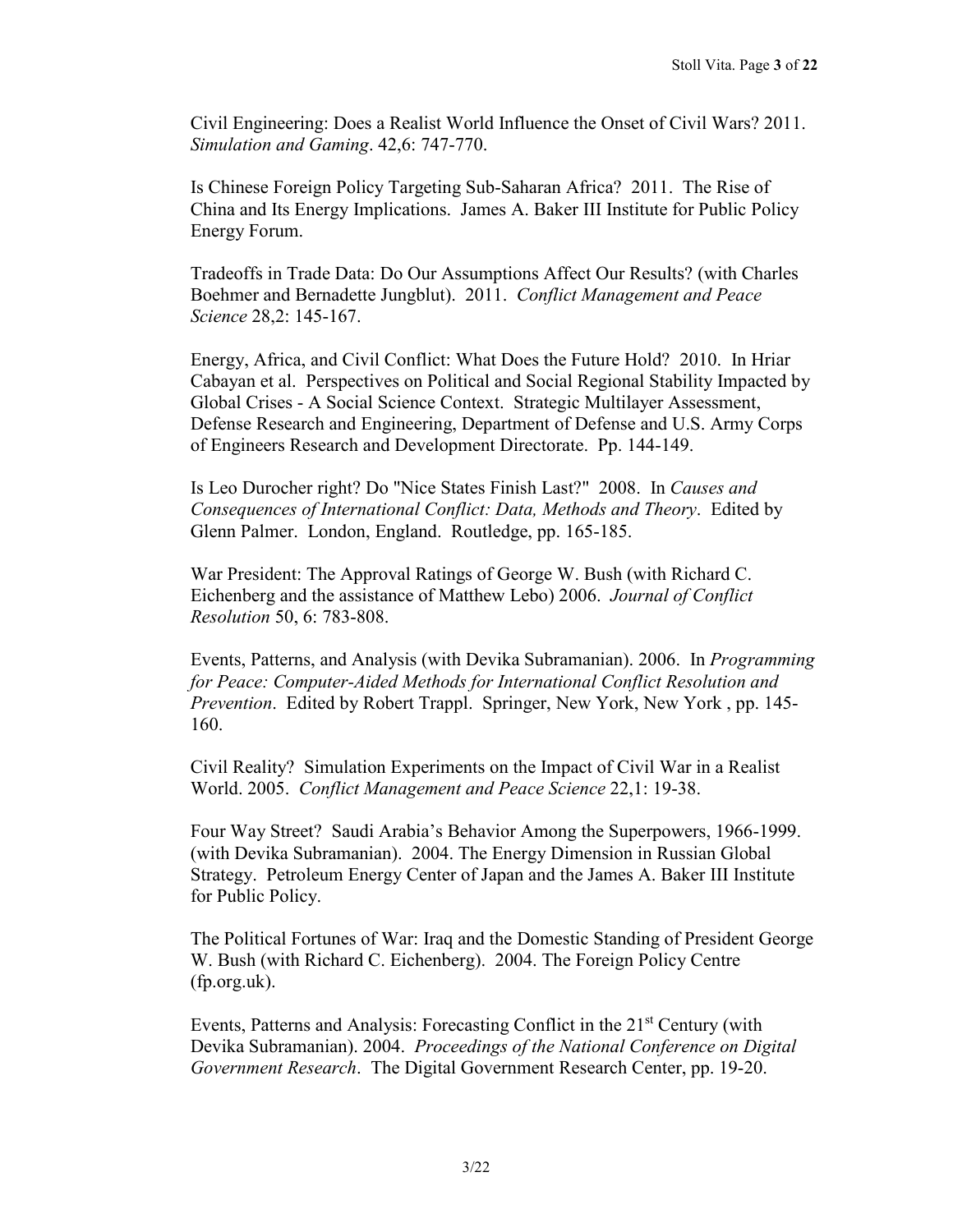Multiple Paths to Knowledge?: Integrating Methodology and Substance in the Study of Conflict Management and Conflict Resolution. In *Multiple Paths to Knowledge in International Relations: Methodology in the Study of Conflict Management and Conflict Resolution.* Edited by Zeev Maoz, Alex Mintz, Cliff Morgan, Glenn Palmer and Richard J. Stoll. Lexington Books, Lanham, MD. 2004.

Examining Conflict Escalation within the Civilization Context (with Sean Bolks). *Conflict Management and Peace Science*. 20,2 (2003), p. 85-109.

Representing Defense: Democratic Control of the Defense Budget in the United States and Western Europe (with Richard Eichenberg). *Journal of Conflict Resolution*. 47,4 (2003), p. 399-422..

The Liberal Peace and Conflictive Interactions: The Onset of Militarized Interstate Disputes, 1950-78. (with Bernadette Jungblut). *Journal of Peace Research* 39,5 (2002), p. 527-546.

The Arms Acquisition Process: The Effect of Internal and External Constraints on Arms Race Dynamics. (with Sean Bolks) *Journal of Conflict Resolution* 44: 580- 603 (2000).

Exploring International Relations Theory with Computer Simulation. In *Simulations in Social Sciences -- A Reader*. Edited by Dietmar Herz in cooperation with Andreas Blatte. Hamburg, Germany: Lit-Verlag. 1999; p. 337-363.

Nice States Finish … Pretty Well: Collective Security Behavior in Militarized Interstate Disputes, 1816-1992. *International Interactions*, 24,3: 287-313 (1998)

The Evolution of War. In S. Bremer and T. Cusack (ed.). *The Process of War: Advancing the Scientific Study of War*. 1995. Luxembourg. Gordon and Breach, pp. 129-160.

Collective Security and State Survival in the Interstate System. (with Thomas R. Cusack) *International Studies Quarterly* 38,1: 33-59 (1994).

The Evolution of War. *International Interactions* 19,1-2: 99-124 (1993).

Multistate System Stability: The Benefits of a Collective Security Approach. (with Thomas R. Cusack). In R. Huber and R. Avenhaus (ed.) *International Stability in a Multipolar World: Issues and Models for Analysis*, Nomos Verlagsgesellschaft. Baden-Baden 1993.

Steaming in the Dark? Rules, Rivals, and the British Navy, 1860-1913. *Journal of Conflict Resolution* 36,2 (1992), pp. 263-283.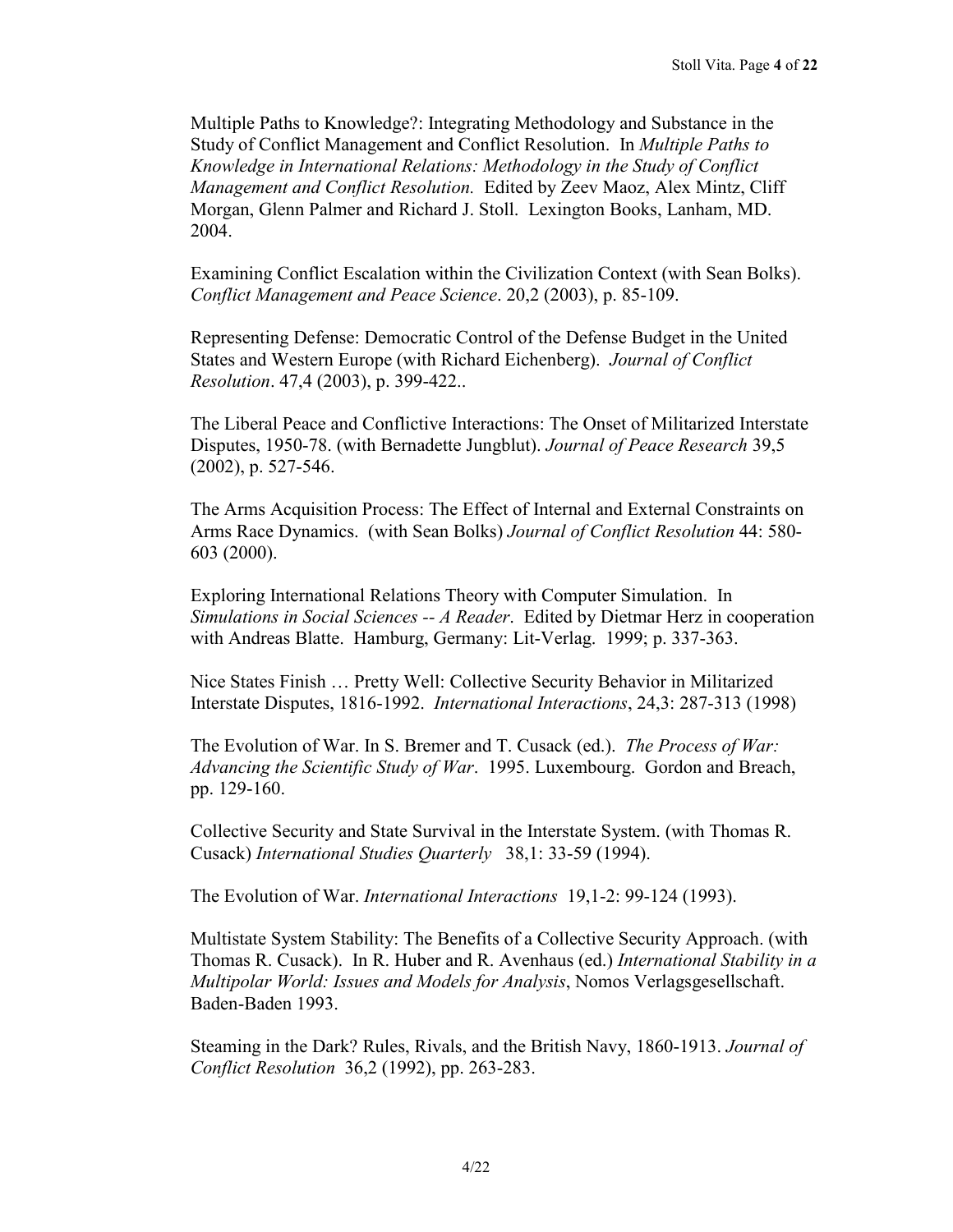"Too Little," But Not for Too Long: Public Attitudes on Defense Spending. In A. Mintz (ed.) *The Political Economy of Military Spending in the United States*. Harper Collins. New York. 1991.

Balancing Behavior in the Interstate System, 1816-1976. (with Thomas R. Cusack) *International Interactions* 16,4 (1990), pp. 255-270.

The Russians are Coming! A Computer Simulation. *Armed Forces And Society* 16:2 (Winter 1990), pp. 193-213.

Rationality's Reward in a Warring State System. (with Thomas R. Cusack). In C. Gochman and A. Sabrosky (ed.), *Prisoners Of War: Papers In Honor Of The Twenty Fifth Anniversary Of The Correlates Of War Project*. Lexington Books. Lexington, MA. 1990.

One Small Step, One Giant Leap: Strategy Selection in Militarized Disputes. (with Russell J. Leng). In C. Gochman and A. Sabrosky (ed.), *Prisoners Of War: Papers In Honor Of The Twenty Fifth Anniversary Of The Correlates Of War Project*. Lexington Books. Lexington, MA. 1990.

Adaptation, State Survival, and System Endurance: A Simulation Study. (with Thomas R. Cusack) *International Political Science Review* 11:2 (1990), pp. 261-278.

State Power, World Views, and the Major Powers. In R. Stoll and M. Ward (ed.) *Power In World Politics*. Lynne Rienner. Boulder. 1989.

System and State in International Politics: A Computer Simulation of Balancing in an Anarchic World. *International Studies Quarterly* 31:4 (December 1987), pp. 387-402.

The Sound of the Guns: Is There a Congressional Rally Effect After US Military Action? *American Politics Quarterly* 15:2 (April 1987), pp. 223-237.

Negotiating Strategic Arms Control, 1969-1979: Modeling the Bargaining Process. (with William McAndrew) *Journal Of Conflict Resolution* 30:2 (June 1986), pp. 315-326.

Simulating Government Behavior During Disputes. In M. Ward (ed.), *Theories, Models, And Simulations In International Relations: Essays In Honor Of Harold Guetzkow*. Westview. Boulder. 1985, pp. 510-519.

The Fiscal Impact of the U.S. Military Assistance Program, 1967-1976. (with Robert Stein and Mark Ishimatsu) *Western Political Quarterly* 38:1 (March 1985), pp. 27-43.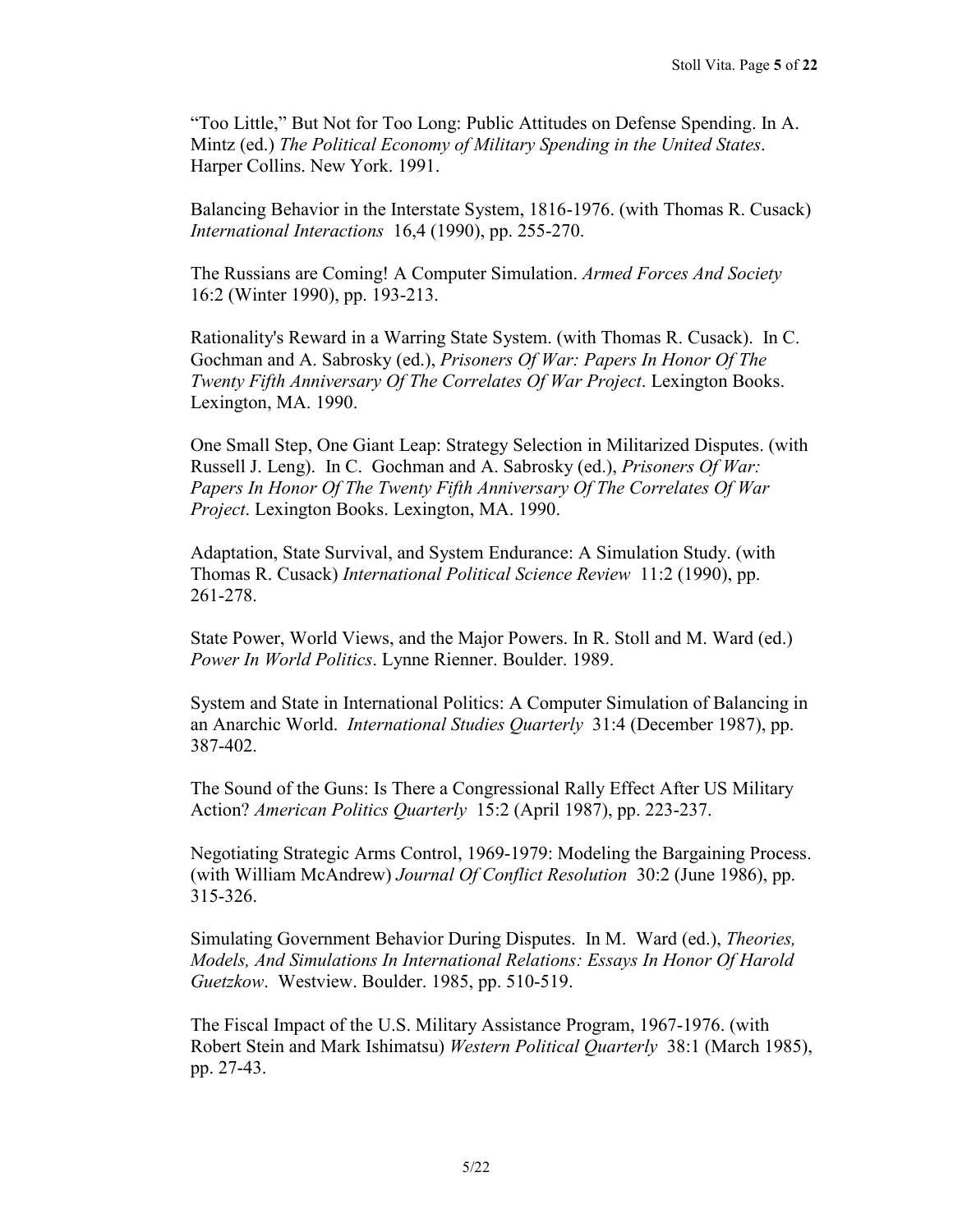Capability Concentration, Alliance Bonding, and Conflict Among the Major Powers. (with Michael Champion). In A. Sabrosky (ed.), *Polarity And War: The Structure Of International Conflict*. Westview. Boulder. 1985.

From Fire To Frying Pan: The Impact of Major Power War Involvement on Major Power Dispute Involvement, 1816-1976. *Conflict Management And Peace Science* 7:2 (Spring 1984), pp. 71-82.

The Guns of November: Presidential Re-Elections and the Use of Force, 1947-1982. *Journal Of Conflict Resolution* 28:2 (June 1984), pp. 231-246.

Bloc Concentration and Dispute Escalation Among the Major Powers, 1830-1965. *Social Science Quarterly* 65:1 (March 1984), pp. 48-59.

Bloc Concentration and the Balance of Power, The European Major Powers 1824-1965. *Journal Of Conflict Resolution* 28:1 (March 1984), pp. 25-50.

The Use of Force by the United States: Contingent Forecasts. In Singer and Stoll (ed.) *Quantitative Indicators In World Politics: Timely Assurance And Early Warning*. Praeger. NY. 1984.

Nations at the Brink: A Computer Simulation of Governmental Behavior During Serious Disputes. *Simulation And Gaming* 14:2 (June 1983), pp. 179-200.

Major Power Interstate Conflict in the Post-World War II Era: An Increase, A Decrease, or No Change? *Western Political Quarterly* 35:4 (December 1982), pp. 587-605.

Let the Researcher Beware: The Use of the Richardson Equations to Estimate the Parameters of A Dyadic Arms Acquisition Process. *American Journal Of Political Science* 26:1 (February 1982), pp. 77-89.

An Annotated Bibliography of Politico-Economic Simulations in International Affairs. (with Catherine Kelleher, Robert Beattie, and Michael Champion). Inter-University Consortium for Political and Social Research. Ann Arbor. 1977.

A Comment on McCaleb's "The Size Principle and Collective Consumption Payoffs to Political Coalitions." *Public Choice* 21 (Spring 1975), pp. 115-116.

## **Blogs**

Is a cyberattack an act of war? [https://www.houstonchronicle.com/local/gray](https://www.houstonchronicle.com/local/gray-matters/article/russia-cyberattacks-act-of-war-military-force-13107824.php)[matters/article/russia-cyberattacks-act-of-war-military-force-13107824.php.](https://www.houstonchronicle.com/local/gray-matters/article/russia-cyberattacks-act-of-war-military-force-13107824.php) July 26, 2018.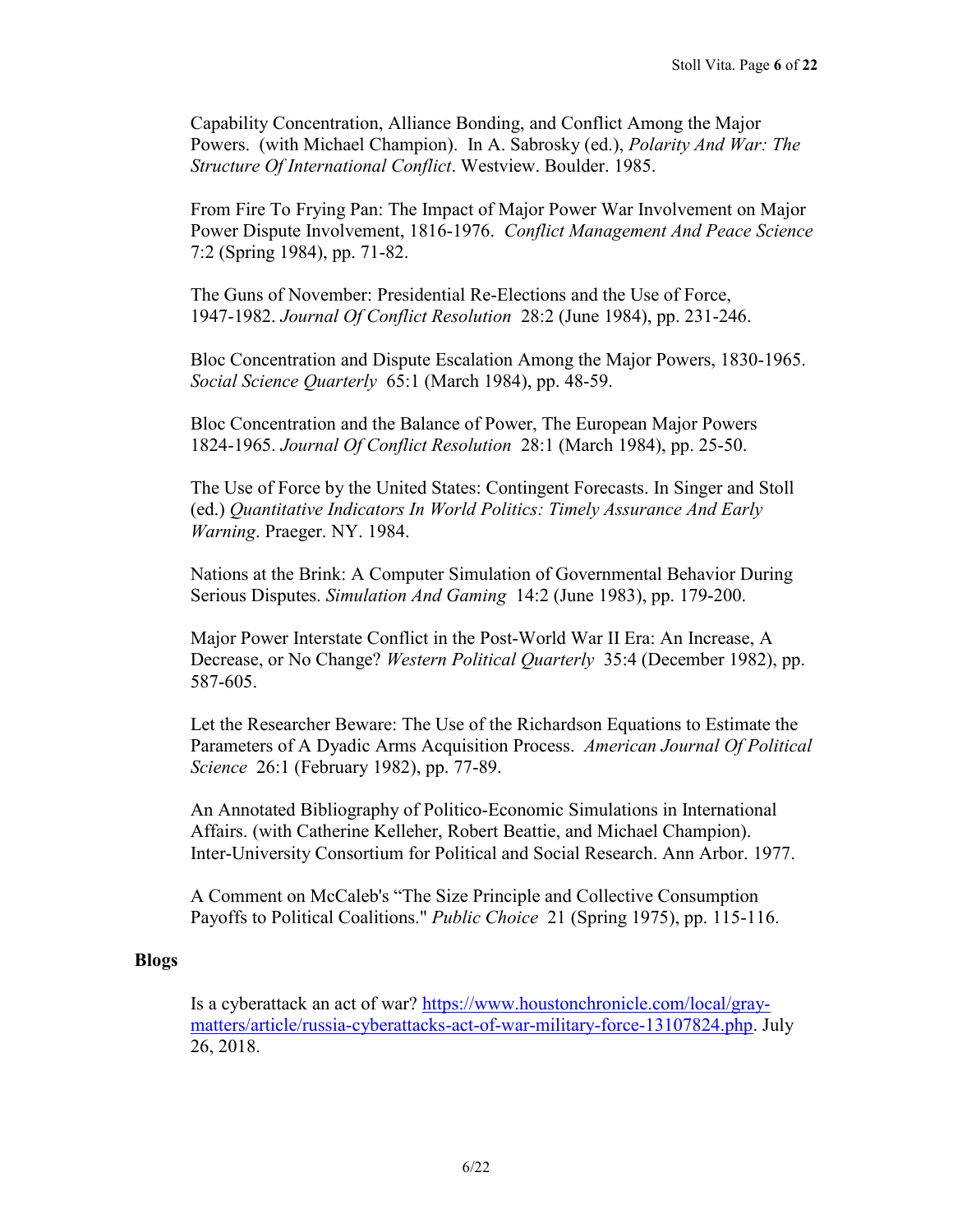The death of Anwar al-Awlaki. [http://blog.chron.com/bakerblog/2011/09/the](http://blog.chron.com/bakerblog/2011/09/the-death-of-anwar-al-awlaki/)[death-of-anwar-al-awlaki/.](http://blog.chron.com/bakerblog/2011/09/the-death-of-anwar-al-awlaki/) September 30, 2011.

The next move for Al Qaeda. [http://blog.chron.com/bakerblog/2011/05/the-next](http://blog.chron.com/bakerblog/2011/05/the-next-move-for-al-qaeda/)[move-for-al-qaeda/.](http://blog.chron.com/bakerblog/2011/05/the-next-move-for-al-qaeda/) May 3, 2011.

The military legacy of the 1991 Gulf War. Baker Institute Blog. *Houston Chronicle*.

[http://blogs.chron.com/bakerblog/2011/01/military\\_legacy\\_of\\_the\\_1991\\_gulf\\_war](http://blogs.chron.com/bakerblog/2011/01/military_legacy_of_the_1991_gulf_war_1.html) [\\_1.html.](http://blogs.chron.com/bakerblog/2011/01/military_legacy_of_the_1991_gulf_war_1.html) January 13, 2011.

The danger of the Wikileaks disclosures. Baker Institute Blog. *Houston Chronicle*. [http://blogs.chron.com/bakerblog/2010/11/the\\_danger\\_of\\_the\\_wikileaks\\_disclosure](http://blogs.chron.com/bakerblog/2010/11/the_danger_of_the_wikileaks_disclosures_1.html) s 1.html. November 30, 2010.

The Challenges Facing General Petraeus. Baker Institute Blog. *Houston Chronicle*. [http://blogs.chron.com/bakerblog/2010/06/the\\_challenges\\_facing\\_general\\_petraeus.html.](http://blogs.chron.com/bakerblog/2010/06/the_challenges_facing_general_petraeus.html) June 24, 2010.

# **Research Reports**

Catherine L. Troisi, Ritalinda D'Andrea, and Richard J. Stoll. Perceived Needs of Homeless Persons in Houston/Harris County. July, 2012.

Catherine L. Troisi, Ritalinda D'Andrea, and Richard J. Stoll. Perceived Needs of Homeless Persons in Houston/Harris County. July, 2011.

# **CONFERENCE PAPERS**

A Tall Ship and a Star to Steer Her By: Major Power Battleship Competitions, 1861-1940. 53rd North American Annual Meeting of the Peace Science Society (International). Manhattan, Kansas. November 7-9, 2019.

Socialized to Safety? The Origins of Gender Difference in Personal Security Dispositions. Mary-Kate Lizotte, Richard C. Eichenberg and Richard J. Stoll. Annual Scientific Meeting of the International Society of Political Psychology (ISPP). Lisbon, Portugal. July 12-15, 2019.

The Shadow of Violence: Personal Security, Gender Equality, and Support for the Use of Military Force. Mary-Kate Lizotte, Richard C. Eichenberg and Richard J. Stoll. Convention of the International Studies Association. Toronto, Canada. March 27-30, 2019.

Citizen Support for the Pursuit of Gender Equality in US Foreign Policy: The Impact of Personal Values and Security Dispositions. Mary-Kate Lizotte, Richard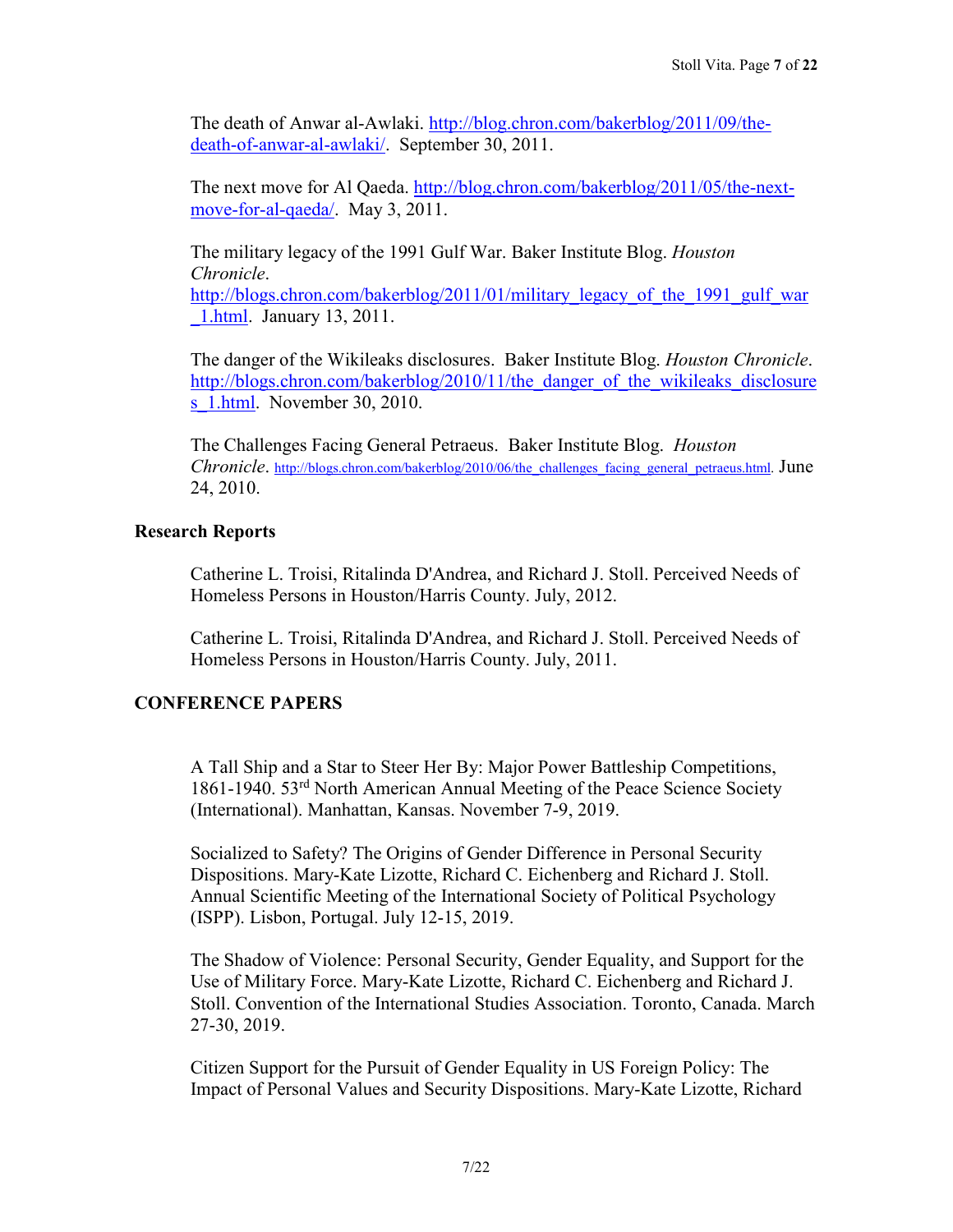C. Eichenberg and Richard J. Stoll. Convention of the American Political Science Association. Boston, MA. September 1, 2018.

Hunting bots on Twitter: an unsupervised approach. Zhouhan Chen, Rima S. Tanash, Richard Stoll, and Devika Subramanian. 9th International Conference on Social Informatics (SocInfo2017). Oxford, UK. September 13-15, 2017.

Not Naval Arms Races But Naval Targeting: Major Power Battleship Competitions 1861-1940. North American Meetings of the Peace Science Society (International). Oxford, MS. November 13-14, 2015.

Is China Targeting African Countries with Oil? Power the Future: A 21st Century Guide for Energy Practitioners. Texas Southern University, Thurgood Marshall School of Law, Houston, TX. April 12, 2013.

Resolve and Aerial Campaigns (with Carla Martinez Machain – lead author) Annual Conference of the Midwest Political Science Association, Chicago, IL. April 11-14.

Money for Nothing: Public Support for Defense Spending in Western Countries, 2003-2011. (with Richard C. Eichenberg) North American Meetings of the Peace Science Society (International). Savannah, GA. October 25-27, 2012.

Charting the Rise of Lashkar-e-Taiba: the Road to Mumbai (with Christopher Bronk and Devika Subramanian). New Approaches to Anticipating Conflict: An Academic and Intelligence Community Forum Sponsored by the Great Plains National Security Education Consortium Lincoln, Nebraska, April 7-8, 2011.

Is An Attack Against One An Attack Against All? Public Support Among NATO Allies for Troops in Afghanistan. (with Richard C. Eichenberg) North American Meetings of the Peace Science Society (International), Ft. Worth, TX, October 2010.

Intervention and Civil War Escalation, 1945-1999. North American Meetings of the Peace Science Society (International), Chapel Hill, NC, November, 2009.

Guns, Butter, and Gender The Dynamics of Gender Difference on Defense Spending in the United States, 1965-2007 (with Richard C. Eichenberg) Fiftieth Annual Convention of the International Studies Association, New York, NY, February, 2009.

Tradeoffs in Trade Data? Do Our Assumptions Affect Our Results? (with Charles R. Boehmer and Bernadette Jungblut). North American Meetings of the Peace Science Society (International), Claremont, CA, October, 2008.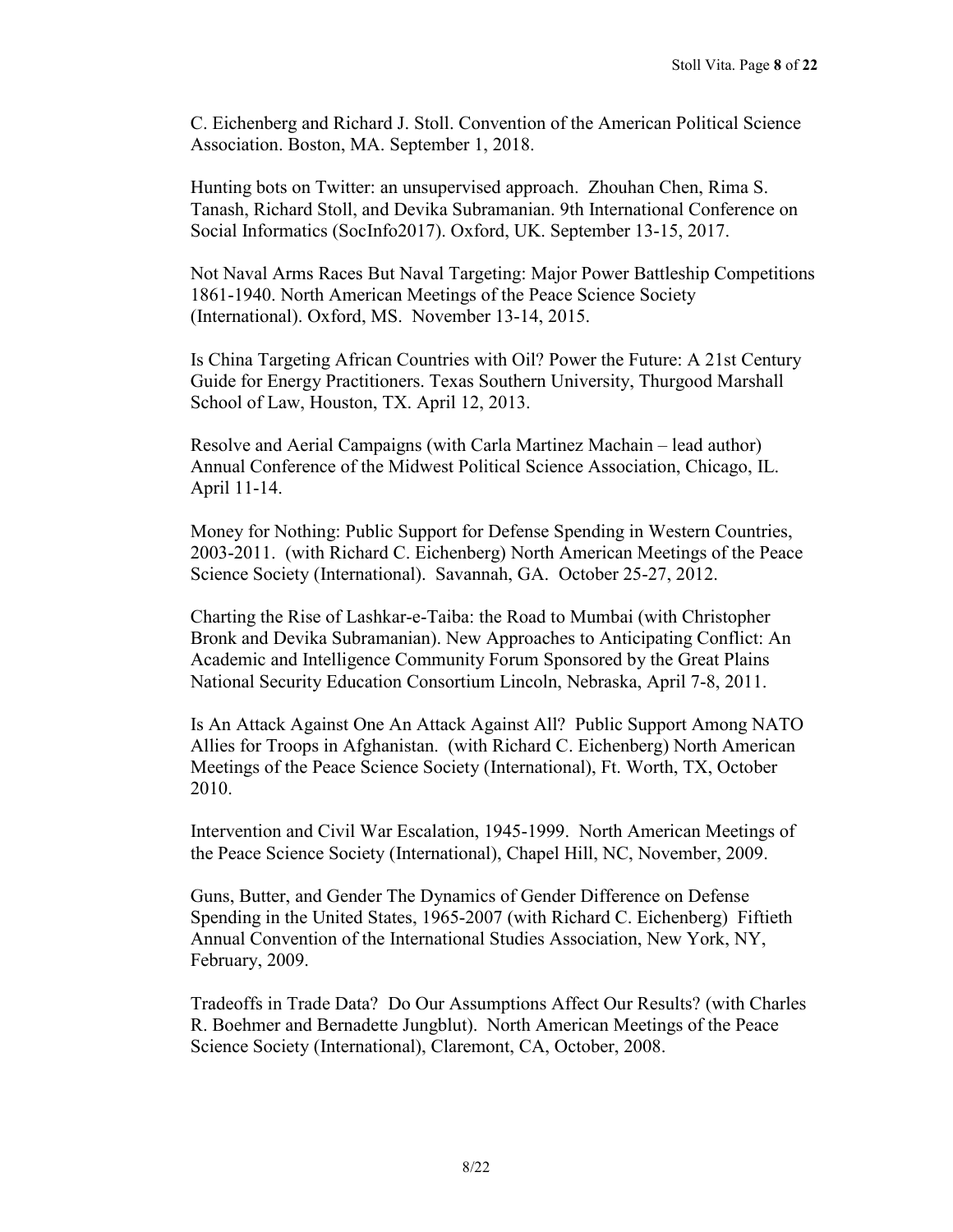Crises, Casualties, and Presidential Approval, 1933-1992. North American Meeting of the Peace Science Society (International), Columbia, SC, November, 2007.

In Harm's Way: Naval Arms Competitions, 1816-2001. North American Meeting of the Peace Science Society (International), Columbus, OH, November, 2006.

Hubs, Authorities, and Networks: Predicting Conflict Using Events Data (with Devika Subramanian). Annual meetings of the International Studies Association, San Diego, CA, March, 2006.

Tradeoffs in Trade Data? Do Our Assumptions Affect Our Results? (with Charles R. Boehmer and Bernadette Jungblut). North American Meeting of the Peace Science Society (International), Iowa City, IA, November, 2005.

Events, Patterns and Analysis: Forecasting Conflict in the 21<sup>st</sup> Century (with Devika Subramanian). The National Conference on Digital Government Research. Seattle, WA. May, 2004.

Computer Generated Events Data from Online Sources: Some Assembly Required. (with Devika Subramanian). Annual Meeting of the International Studies Association, Montreal, Quebec, March, 2004.

Examining Conflict Escalation within the Civilization Context. (with Sean Bolks). Annual Meeting of the International Studies Association, Portland, OR, February, 2003.

International Trade and Interstate Conflict: The Effects of Economic Development. (with Bernadette Jungblut). Annual Meeting of the Peace Science Society (International), Tucson, AZ, November, 2002.

Events, Patterns, and Analysis: Forecasting International Conflict in the Twenty-First Century. (with Devika Subramanian) Workshop on Computer-Aided Methods for International Conflict Resolution. Austrian Research Institute for Artificial Intelligence. Vienna, Austria October 25, 2002.

The 3:1 Rule: Sound Rule of Thumb or Dangerous Illusion? (with Jeff Dixon) Annual Meetings of the International Studies Association, Chicago, IL, February, 2001.

Representing Defense: Democratic Control of the Defense Budget in the United States and Western Europe. (with Richard Eichenberg), Annual Meetings of the International Studies Association, Los Angeles, CA, March 17, 2000.

It Kant Be True? Trade, Democracy, Realism, Issue Area and the Onset of Disputes, 1950-1978. (with Bernadette Jungblut), North American Annual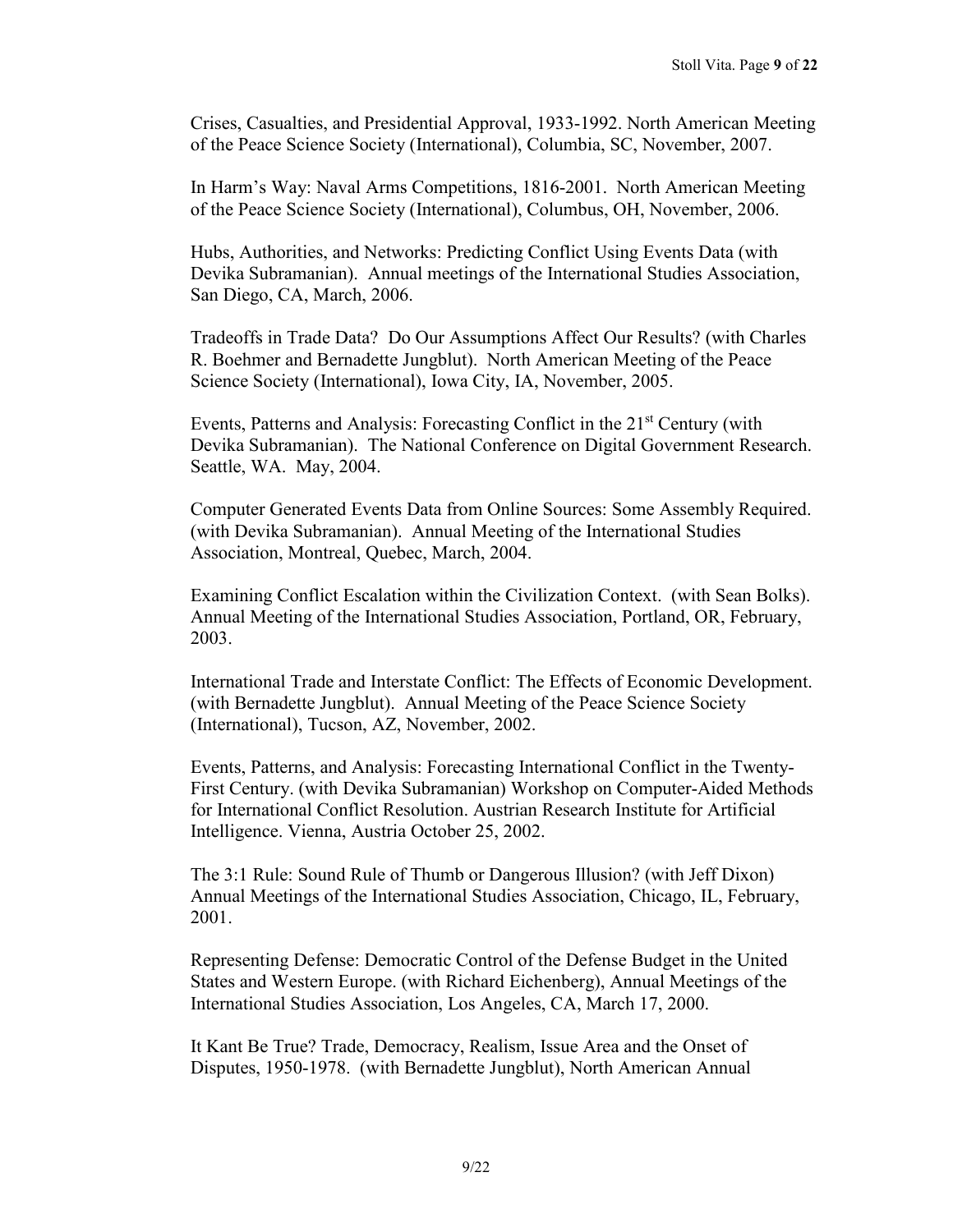Meetings of the Peace Science Society (International), Ann Arbor, MI, October 10, 1999.

Small State Alliance Dynamics. (with Sean Bolks) Annual Meetings of the American Political Science Association, Atlanta, GA, September, 1999.

Simulating Naval Arms Races: The Effect of Internal and External Constraints on Arms Race Dynamics. (with Sean Bolks) Annual North American Meeting of the Peace Science Society (International), Rutgers, NJ, October, 1998.

The Arms Acquisition Process: The Effect of Internal and External Constraints on Arms Race Dynamics. (with Sean Bolks) Annual Meeting of the American Political Science Association Convention, Boston, MA, September, 1998.

Will They Ever Learn? Dispute Outcomes, Costs, and Revisionst Behavior in Major Power Dispute Involvement, 1816-1992. Annual Meeting of the American Political Science Association Convention, San Francisco, CA, August, 1995.

Congressional Support and the Use of Military Force. (with Sherry Bennett) Annual Meeting of the American Political Science Association Convention, San Francisco, CA, August, 1995.

Unipolarity, Clausewitz, and the Future of Conflict. Inaugural Annual Conference of the James A. Baker III Institute for Public Policy, Rice University, Houston, Texas, November, 1995.

Major Power Intervention in Serious Disputes, 1816-1992. Annual Meeting of the Peace Science Society, Columbus, Ohio, October, 1995.

How Wars Evolve: A Review Of The Systematic Literature. Workshop on Advancing the Scientific Study of War, Washington, DC, August, 1991. Conference sponsored by the Wissenschafszentrum Berlin fur Sozialforschung,

How Wars Evolve. Annual Meeting of the International Studies Association. April, 1991.

Straightjacket: Public Support for Defense Spending in Four Western Democracies, 1960-1988 (with Richard C. Eichenberg). Annual Meeting of the American Political Science Association. September, 1989.

Adaptation in a Warring State System (with Thomas Cusack). Annual Meeting of the International Studies Association. April, 1988.

Rationality's Reward in a Warring State System (with Thomas Cusack). Annual Meeting of the International Studies Association. April, 1987.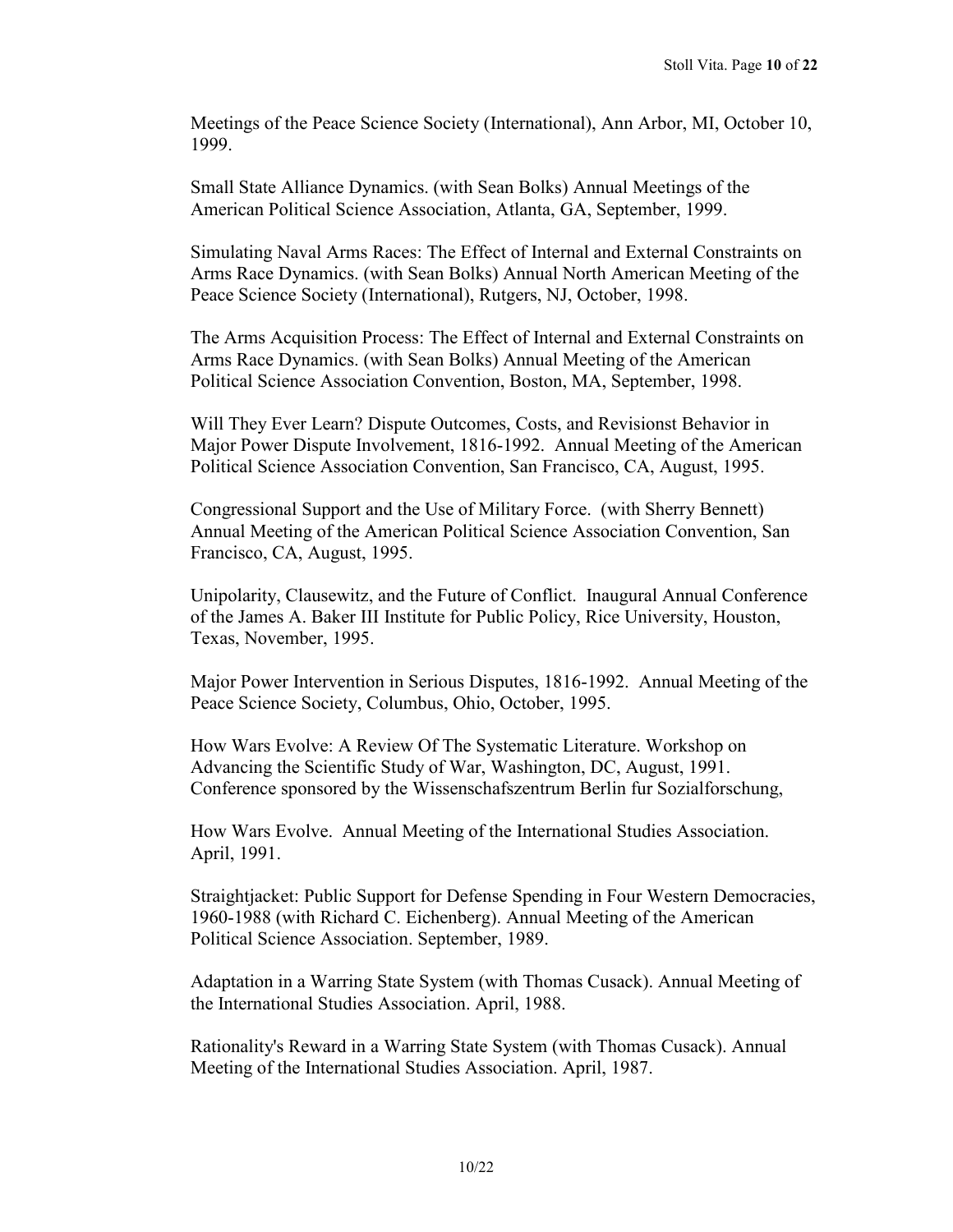Negotiating Strategic Arms Control, 1969-1979: A Closer Look at the Bargaining Process. Annual Meeting of the Southern Political Science Association. October, 1986.

National Survival in an Anarchic World: A Computer Simulation (Programmed in C). Annual Meeting of the International Studies Association. April, 1986.

Comparing Measures of Power Capabilities. Annual Meeting of the International Studies Association. April, 1986.

Strategy Selection in Disputes: A Computer Simulation. (with Russell Leng) Annual Meeting of the International Studies Association. April, 1986.

Contrasting Measures of Power: The Role of the Major Powers in the Current Era. Annual Meeting of the American Political Science Association. August, 1985.

Negotiating Strategic Arms Control, 1969-1979: Modeling the Bargaining Process. (with William McAndrew). Annual Convention of the Midwest Political Science Association. Chicago, IL. April, 1985.

U.S. Military Aid Transfers: A Substitution Effect? (with Robert Stein and Mark Ishimatsu). Annual Convention of the Southern Political Science Association. March, 1984.

Power Capabilities: Indicators and Inferences. Annual Convention of the International Studies Association. Atlanta, GA. March, 1984.

From Fire to Frying Pan: The Impact of Major Power War Involvement on Major Power Dispute Involvement, 1816-1976. Annual North American Meetings of the Peace Science Society (International). Champaign-Urbana, IL. November, 1983.

The Struggle for Power: Bloc Concentration and Conflict Among the European Major Powers, 1824-1914. Annual Convention of the American Political Science Association. Denver, CO. September, 1982.

The Correlates of War Project: Putting Together Some Puzzle Pieces. Annual Convention of the Midwest Political Science Association. Cincinnati, OH. April, 1981.

The Use of Force by the United States: Trends and Extrapolations. Annual Convention of the International Studies Association. Philadelphia, PA. March, 1981.

Two Models of the Escalation of Serious Disputes to War, 1816-1975. Annual Convention of the International Studies Association. Los Angeles, CA. March, 1980.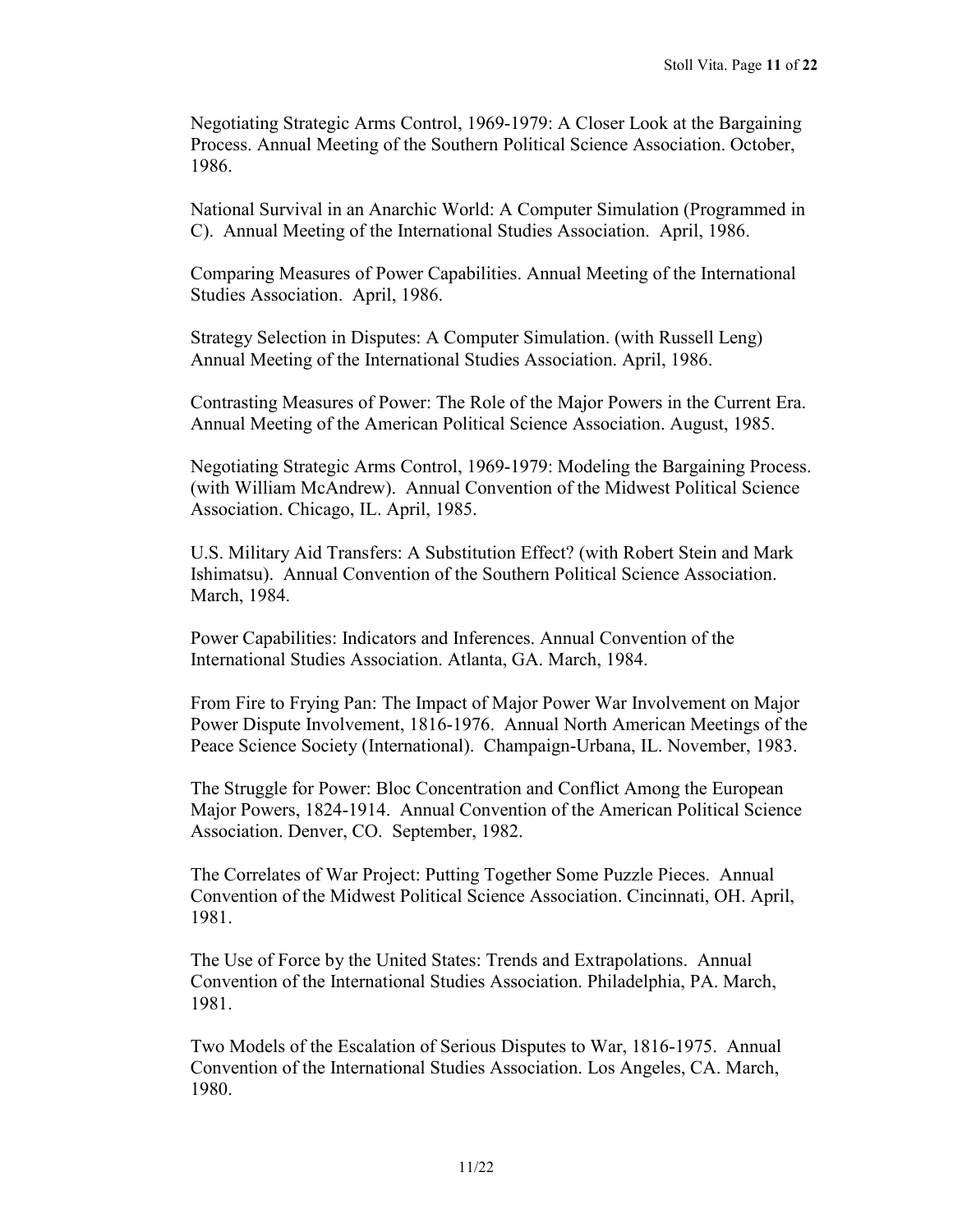An Organizationally-Based Model of Dispute Escalation. Annual Convention of the Canadian Peace Research and Educational Association. London, Ontario. May, 1978.

An Evaluation of Postwar Trends in the Analysis of Foreign Policy: The State of Theory. Annual Convention of the Midwest Political Science Association. Chicago, IL. April, 1978.

The Escalation of Military Confrontations, 1816-1975. Annual Convention of the Midwest Section of the Peace Science Society (International). Ann Arbor, MI. April, 1978.

Predicting the Escalation of Serious Disputes to International War: Some Preliminary Findings. (with Michael Champion) Annual North American Meetings of the Peace Science Society (International). Philadelphia, PA. November, 1977.

An Attempt to Scale Major Power Disputes, 1816-1965: The Use of a Method to Detect Development Processes. Annual Convention of the International Studies Association. St. Louis, MO. February, 1977.

Military Confrontations of the Major Powers, 1816-1965: A Preliminary Description. (with Alan Levy) Annual North American Meetings of the Peace Science Society (International). Ann Arbor, MI. November, 1976.

# **RESEARCH GRANTS**

Western Security Choices for the 1980's: A Survey of U.S. Foreign Policy and National Security Elites. Funded by the International Institute for Comparative Social Research, Science Center Berlin. 1982-1983.

Collaborative Research on Updating the Militarized Interstate Dispute Data Set (co-PI); NSF Grant No. SES-0077635. 2000-2002.

2 NSF dissertation grants for students.

Events, Patterns, and Analysis: Forecasting International Conflict in the Twenty-First Century (co-PI); NSF grant. 0219673. 2002-2008.

Terascale Cluster Computing; NSF-INTEL grant.

Sky.NET Applications in Educational Games and Homeland Security Simulations. Collaborative research with Stephen Wong, Tony Elam, D. X. Nguyen and James Thompson. Enhancing Rice Through Information Technology (ERIT) Program, Computer and Information Technology Institute, Rice University.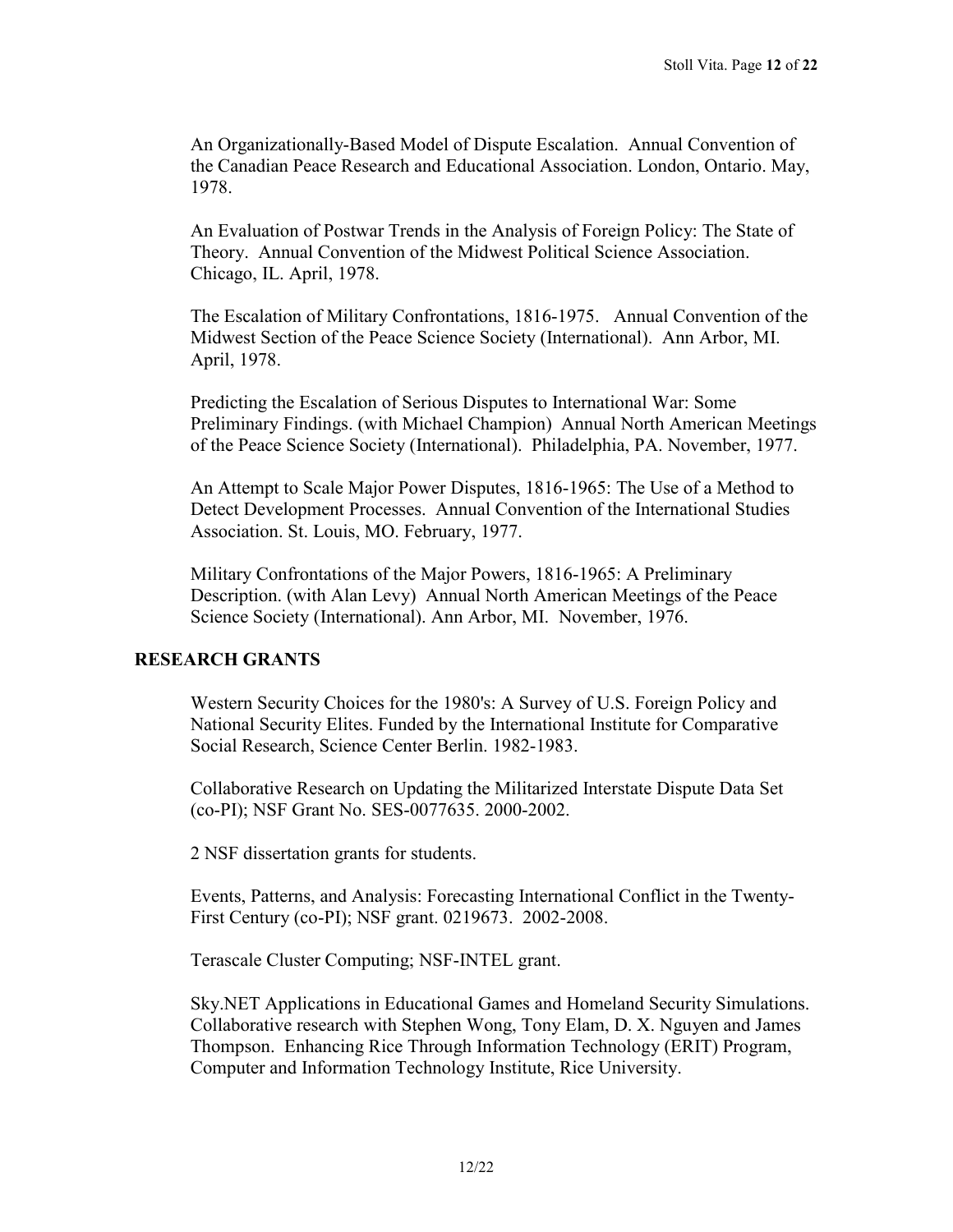## **PROFESSIONAL ACTIVITIES**

Discussant, Texas Triangle International Relations Conference, Texas A&M University, College Station, TX, February 3-4, 2018.

Consultant, National Desert Storm War Memorial, 2017

Discussant. Agreements, Law, and International Politics Workship. Houston, TX. December 2-3, 2016.

Panel Chair and Discussant. Political Economy of Power Projection. Los Angeles, CA. November 11-13, 2016.

Presentation Chair, Peace Science Society (International) Annual Meeting. Knoxville, TN. October 25-26, 2013.

Editorial Board Member, Open Journal of Political Science, 2012-

Member, Correlates of War Project Strategic Planning Team, 2011-2012.

Treasurer, Peace Science Society (International), 2010-2012.

Senior Fellow, Institute for Sustainable Peace, 2008-

Chair, Stuart A. Bremer Award Committee, Peace Science Society (International), 2005-2006.

Panel Chair, The War on Terrorism After Iraq. James A. Baker III Institute for Public Policy, Rice University, Houston, TX. December, 2004.

Chair, Stuart A. Bremer Memorial Committee, Peace Science Society (International), 2002-2004.

Chair, Selection Committee, Malcolm Jewell Award, Southern Political Science Association, 1999.

Panel Chair, Annual Convention of the International Studies Association, March 1998.

Panel Chair, Annual Convention of the International Studies Association, March 1997.

Section Chair, International Relations, Annual Meeting of the Midwest Political Science Association, 1995.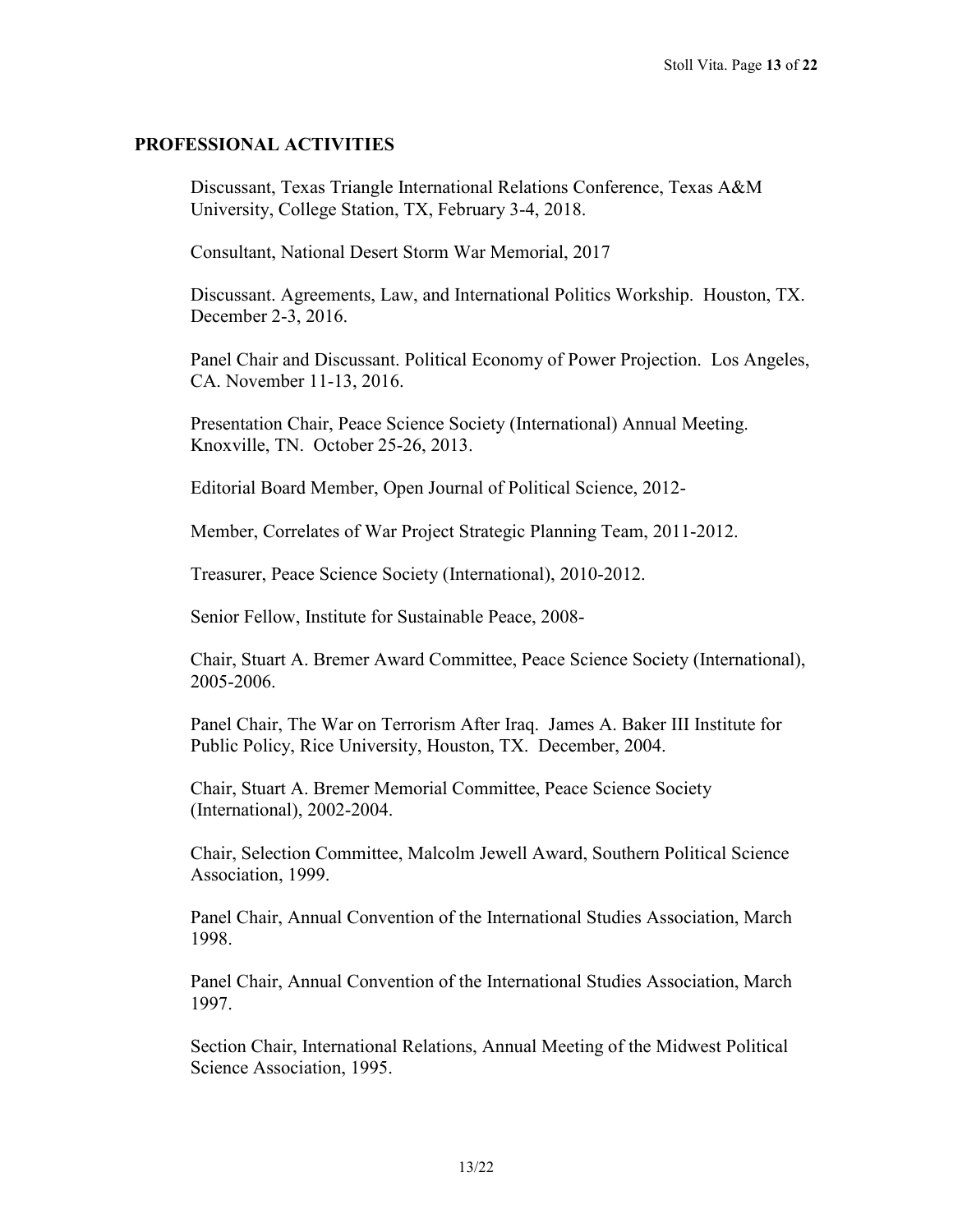Member, Governmental Relations Committee, International Studies Association, 1994-1996.

Section Co-Chair, Conflict Processes Section, Annual Meeting of the American Political Science Association, 1994.

Member, Program Committee (Section Head for International Politics), Annual Meeting of the Southern Political Science Association, 1991.

Section Chairman, International Relations/International Politics, Annual Meeting of the Southwestern Political Science Association, 1989.

Member, Search Committee, Pi Sigma Alpha Award for Best Paper, 1985 Southern Political Science Association Meeting.

Section Chairman, International Relations/International Politics, Annual Meeting of the Southwestern Political Science Association, 1986.

Section Chairman, International Relations/Comparative Politics, Annual Meeting of the Southwestern Political Science Association, 1983.

Panel Chairman, "Early Warning Indicators," Annual Meeting of the American Political Science Association, September, 1981.

Panel Chairman, "Early Warning Indicators II," Annual Meeting of the International Studies Association, March, 1981.

# **UNIVERSITY AND DEPARTMENT ACTIVITIES**

Member, Ad Hoc Committee on the Honor Code, 1982-1983.

Member, University Committee on R.O.T.C., 1981-1987, 2004-2005 Chair, Spring Semester, 1982. Chair, 1983-1987, 2004-2005.

Member, University Committee on Computers, 1980-1983.

Member, Subcommittee of the Computer Committee on Personal Computers, 1983-1984.

Member, Social Science Computer Lab Committee, 1980-1991.

Member, Rhodes and Marshall Scholarship Committee, 1983-1994.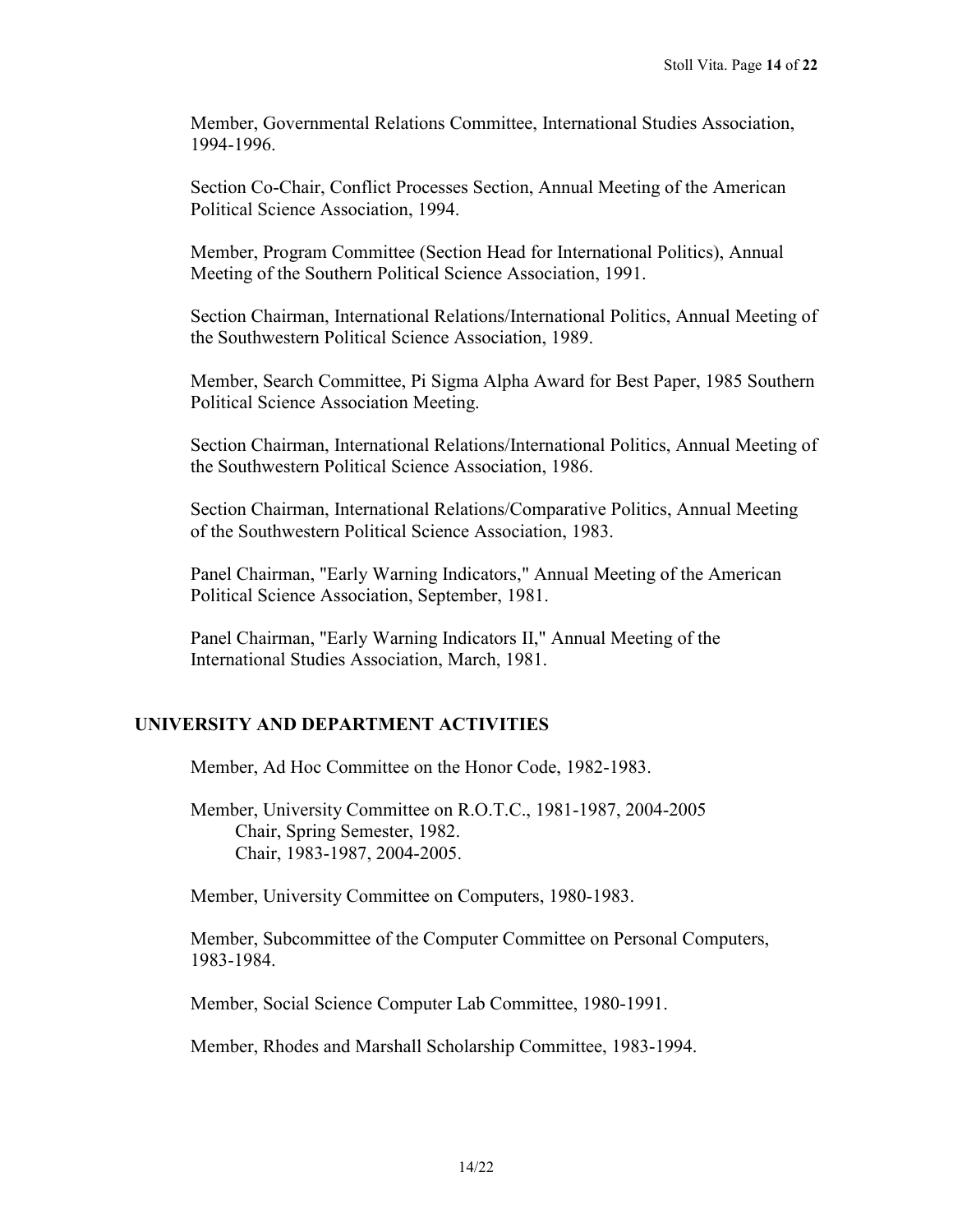Director of Undergraduate Studies, Political Science Department, 1980-2018, 2021-2022.

Chair, Political Science Graduate Appeals Committee, 2019-present.

Member, Political Science Faculty Evaluation Committee, 2019-present.

Undergraduate Advisor, Managerial Studies Program, 1983-2018. Acting Director, August-September 1986.

Graduate Placement Director, Political Science Department, 1983-1984.

Faculty Associate, Jones College, 1980-present.

Tutoring Coordinator, Jones College, 1983-1994.

Graduation Marshal, 1984-2019.,2021 Head Undergraduate Marshal, 1989-2019. Multipurpose Marshal, 2021

Director of Graduate Admissions, Department of Political Science, 1985-1986.

Director of Graduate Studies, Department of Political Science, 1986-1987.

Member, University Search Committee for Associate Provost, 1986.

Political Science Department Chair, July 1987 - June 1991.

Member, University Council, 1987-1991, 1993-1994. Member, Subcommittee on Promotion and Tenure, 1987-1991, 1993-1994.

Social Science Divisional Advisor, Jones College, 1988-present.

Member, Jones College Beer-Bike Pit Crew, 1988-present.

Member, Education Council, 1988-1992.

Member, Ad Hoc Committee for the Evaluation of College Advising, 1990.

Chair, Student Financial Aid Committee, 1990-1991.

Member, Vice President for Research and Information Search Committee, 1991.

Chair, Fringe Benefits Committee, 1991.

Member, Committee on Undergraduate Curriculum, 1992-1994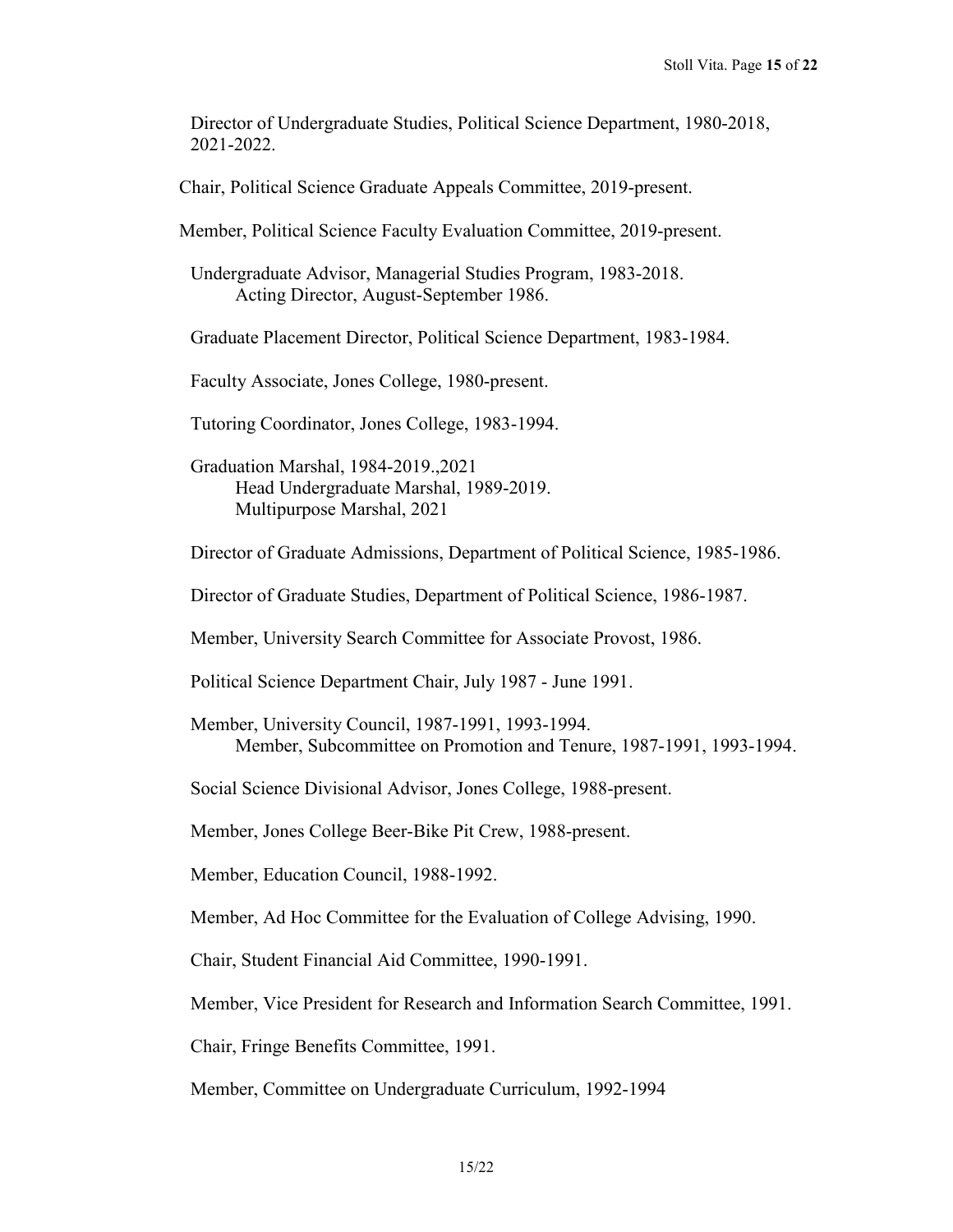Chair, Baker Institute Academic Planning Committee, 1993-1995

Member, Baker Institute Director Search Committee, 1993-1994

Member, Athletics Committee, 1994-2000, 2006-2007. Chair, Spring 1997, 2006-2007.

Member, Dean of Social Sciences Search Committee, 1995-1996

Member, Ad hoc Committee on the Judicial Code, 1995-1996

Director, Center for the Study of Institutions and Values, 1992-1996.

Member, Judicial Affairs Committee, 1996-2004. Chair, 1998-2004.

Member, University Outreach Committee, 1997-2001.

Member, Advisory Board, Center for the Study of Languages, 1997-1999.

Member, NCAA Certification Self-Study Committee, 1997-1999 **Member, Steering Committee** Chair, Subcommittee on Rules Compliance

Member, Ad Hoc Committee on Student Advising, 1999-2000.

Chair, Ad Hoc Committee on the Chief Marshal, 2000-2001.

Associate Director for Academic Programs, James A. Baker III Institute for Public Policy, 1994-2001.

Chair, Department of Political Science International Relations Search Committee, 2001-2002.

Member, Department of Political Science Performance Evaluation Committee, 2001- 2002.

RICE-TMS Mentor, 2002-2006.

Member, Committee on Information Technology Security and Access, 2002-2004.

Member, Computer and Information Technology Institute, 2001-

Member, Faculty Advisory Board, Center for Computational Finance and Economic Systems, 2001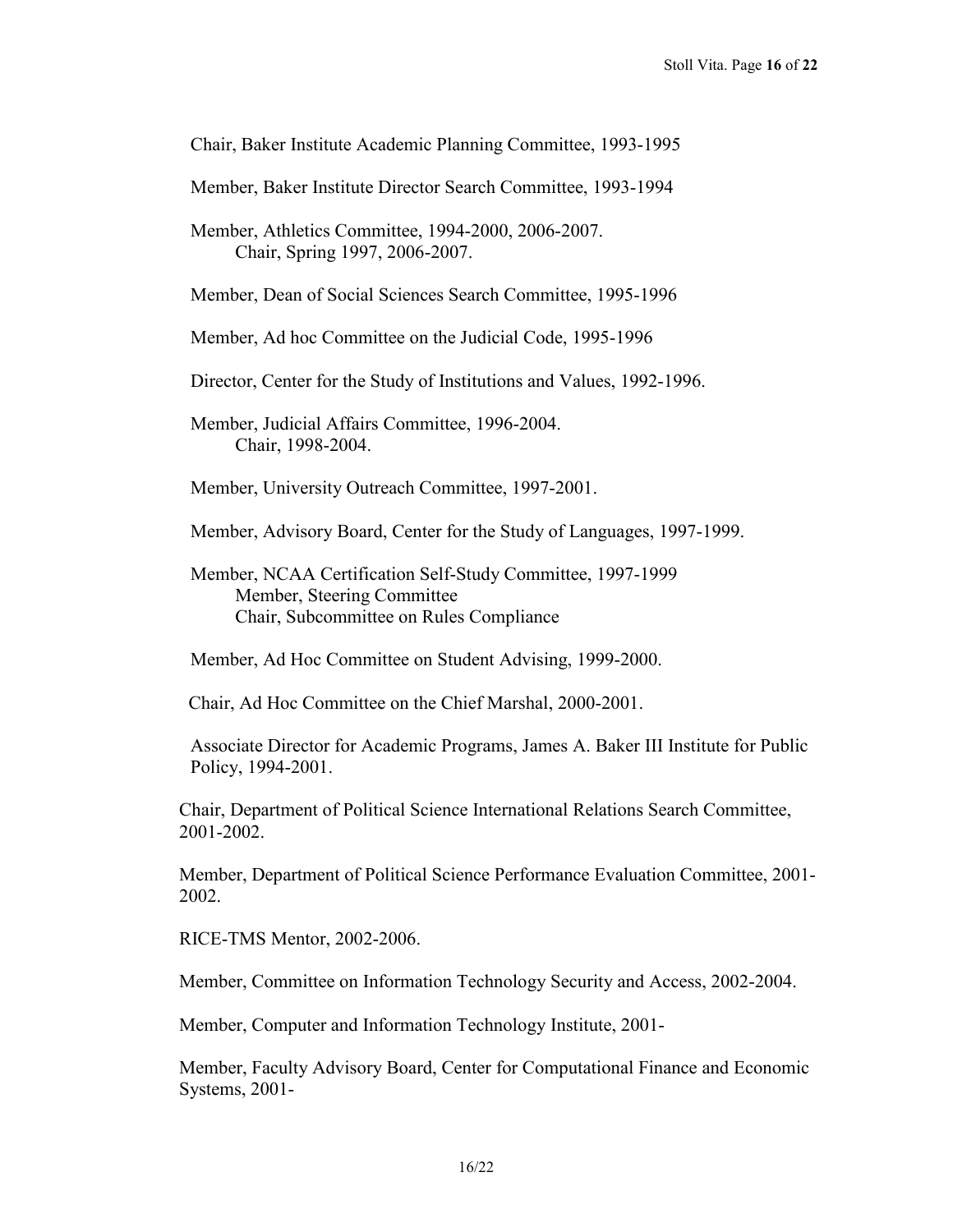Member, Center for the Scientific Study of International Conflict and Cooperation, 2001-

Associate Dean of Social Sciences, 2001-2006.

Institutional Representative, Association of NROTC Colleges and Universities, 2004-2012.

Member, Advisory Board, Computer and Information Technology Institute, 2004-

Chair, Steering Committee, Master of Liberal Studies Program, 2004-

Member, Jones College Masters Search Committee, 2005.

Chair, Ad Hoc Committee on the First Year Experience, 2006-2007

Chair, Faculty Senate Task Force on Student Evaluations, 2006-2007.

Chair, Subcommittee on Academic Integrity, Rice University NCAA Self-Study Steering Committee, 2007-.

Chair, Curriculum Review Committee, 2008-2010.

Director, Managerial Studies, 2008-2018

Member, Classroom Task Force, 2008-2009

Member, Jones College Masters Search Committee, 2011.

Jones College Faculty Mentor, 2011.

Jones College Common Reading Leader, 2011.

Member, Faculty Senate Working Group on Communication in the Curriculum, 2011.

Fellow, Rice Center for Teaching Excellence, 2012-2014.

Faculty Senate Working Group on Grade Inflation, 2013-2014.

Faculty Speakers Bureau, Office of Alumni Affairs, 2013-

Chair, Data Management Steering Committee, 2013

Chair, Data Management Working Group, 2013-2016.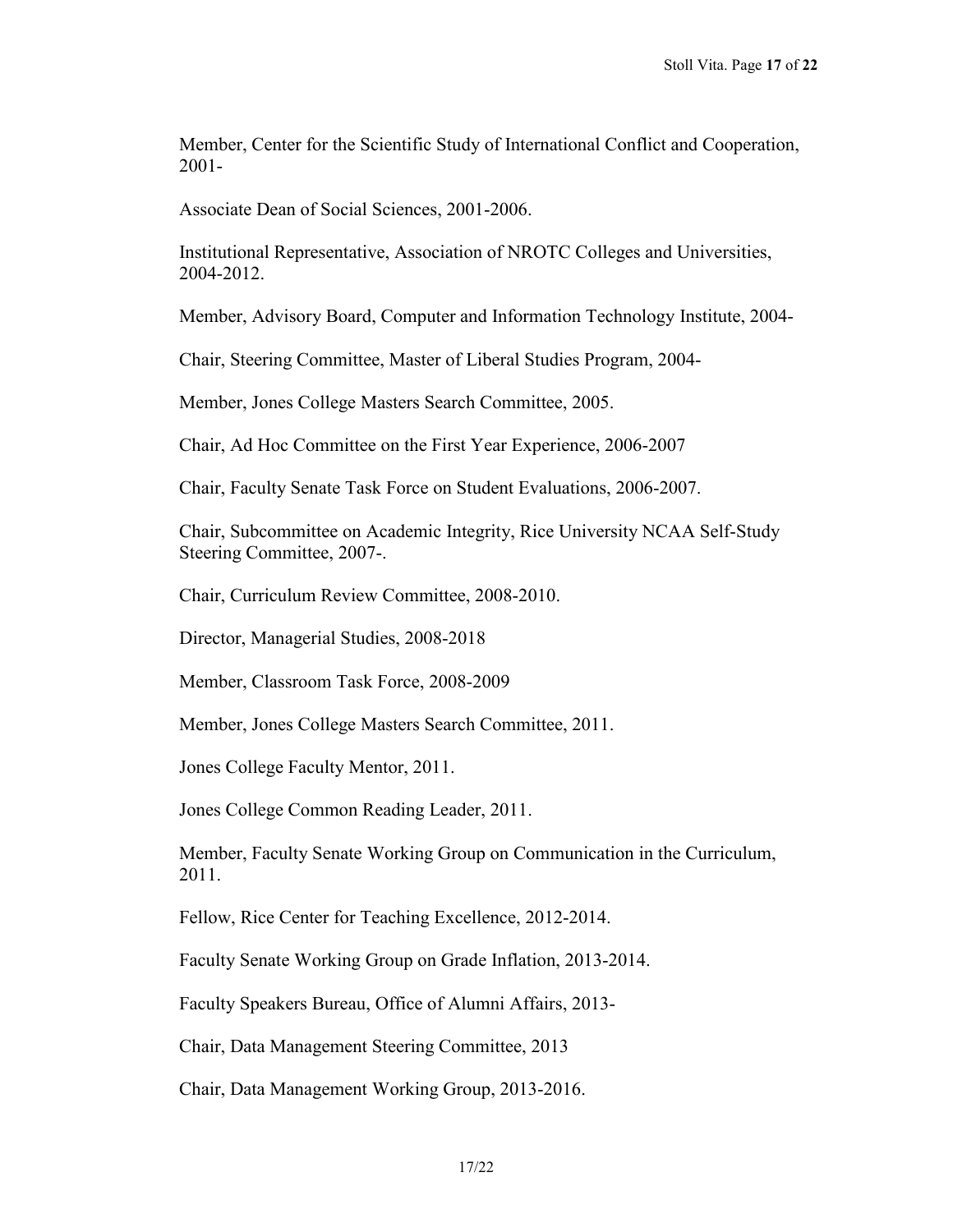Member, Committee on Admissions, 2013-2017 Chair, 2014-2017

Member, Dean of Social Sciences Committee on On-Line Learning, 2013-

Member, Classroom Quality Management Team, 2014-

Member, Quality Education Task Force, 2014-2016.

Member, Faculty Senate Task Force on the Honor System, 2015-2016

Member, Social Sciences School Course Review Committee, 2016-

Member, Campus store Advisory Committee, 2016-

Member, Faculty Senate Working Group on General Education and Distribution, 2016.

Social Science Research Institute Faculty Advisory Committee, 2018-

Chair, Political Science Graduate Student Appeals Committee, 2019-

Transition Response Team, School of Social Sciences, 2020.

Member, Selection Committee for Faculty Service and Leadership Awards, 2020.

Chair, Gardner Award Selection Committee, School of Social Sciences, 2020.

Member, Faculty Senate Working Group on General Education, 2020-2021.

Member, Political Science Undergraduate Studies Committee, 2020-

Member, Committee on Examinations and Standing, 2019-

Member, Classroom Quality Management Team, 2018-

# **UNIVERSITY HONORS**

Nicholas Salgo Distinguished Teacher Award, 1982.

Jones College Outstanding Associate, 1981-1982, 1985-1986, 1986-1987, 1987-1988, 1994-1995, 1996-1997, 1999-2000, 2003-2004, 2005-2006, 2010-2011. Note: the Award was named after me and I am no longer eligible to win it.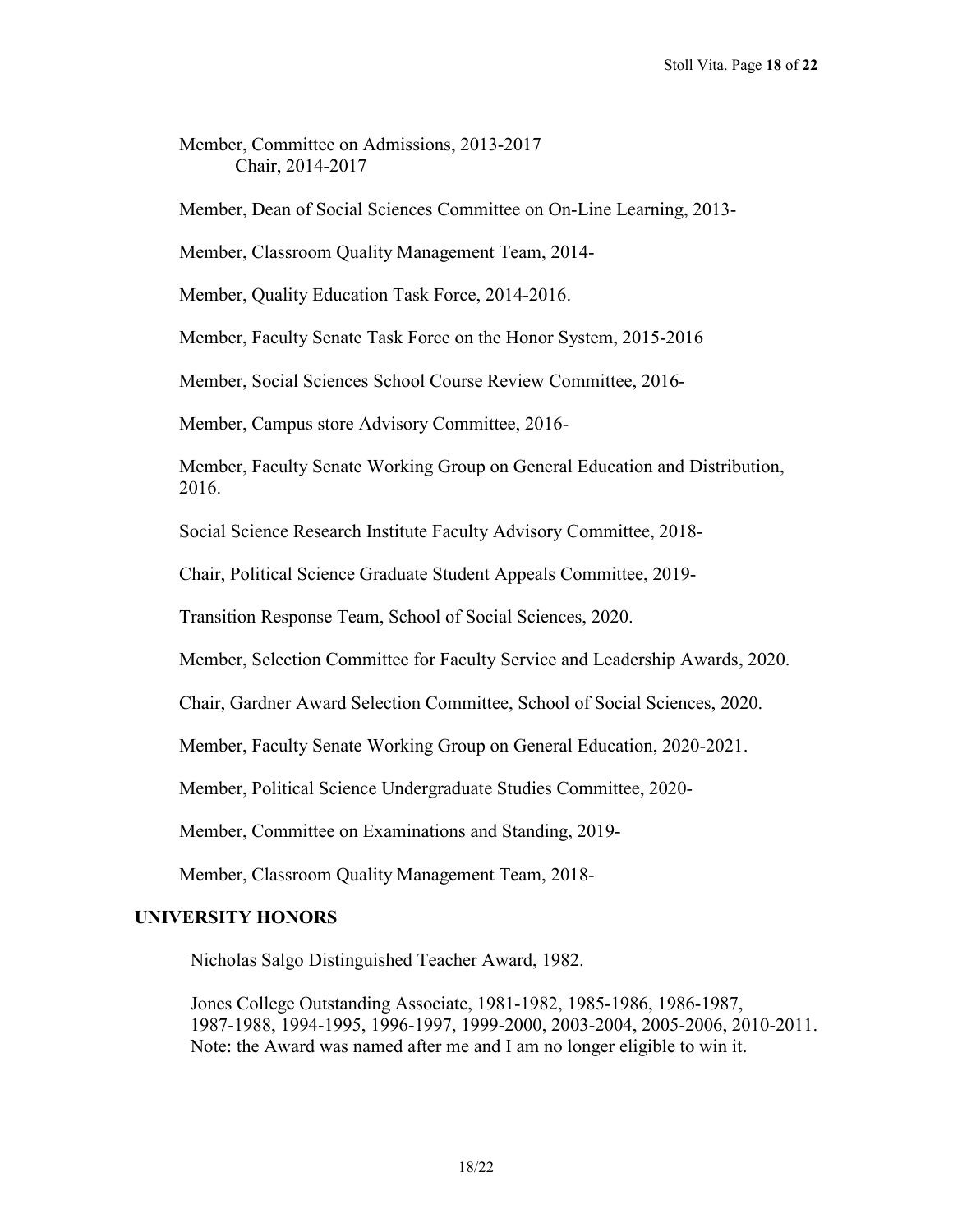Jones College Distinguished Associate, 1988-1989, 1989-1990, 1990-1991, 1991- 1992, 1992-1993, 1993-1994, 1994-1995, 1995-1996, 1997-1998, 1998- 1999, 2000-2001, 2001-2002., 2004-2005, 2006-2007, 2007-2008, 2008- 2009, 2009-2010,2011-2014, 2018-2019.

Faculty Address to the Freshmen Class, 1983.

Graham Stebbings Memorial Service Award, Jones College, 1984.

George R. Brown Award for Superior Teaching, 1985.

George R. Brown Award for Superior Teaching, 1987.

George R. Brown Award for Superior Teaching, 1988.

Graham Stebbings Memorial Service Award, Jones College, 1989.

George R. Brown Award for Excellence in Teaching, 1990.

Amoco Teaching Award, 1991.

Amoco Teaching Award, 1993.

George R. Brown Award for Superior Teaching, 1995.

George R. Brown Award for Superior Teaching, 2000.

George R. Brown Award for Superior Teaching, 2006.

Association of Rice Alumni Meritorious Service Award, 2009.

Divisional Advisor Recipient Excellence in Advising Award, 2013.

Finalist, George R. Brown Teaching Award. 2013.

Gateway Recognition Award, 2014.

Exemplary Service to the School of Social Sciences. 2016.

#### **OTHER TEACHING AND RESEARCH EXPERIENCE**

Board of Advisors, Institute for Sustainable Peace, 2002-present.

Research Consultant, Coalition for the Homeless of Houston/Harris County, 2011-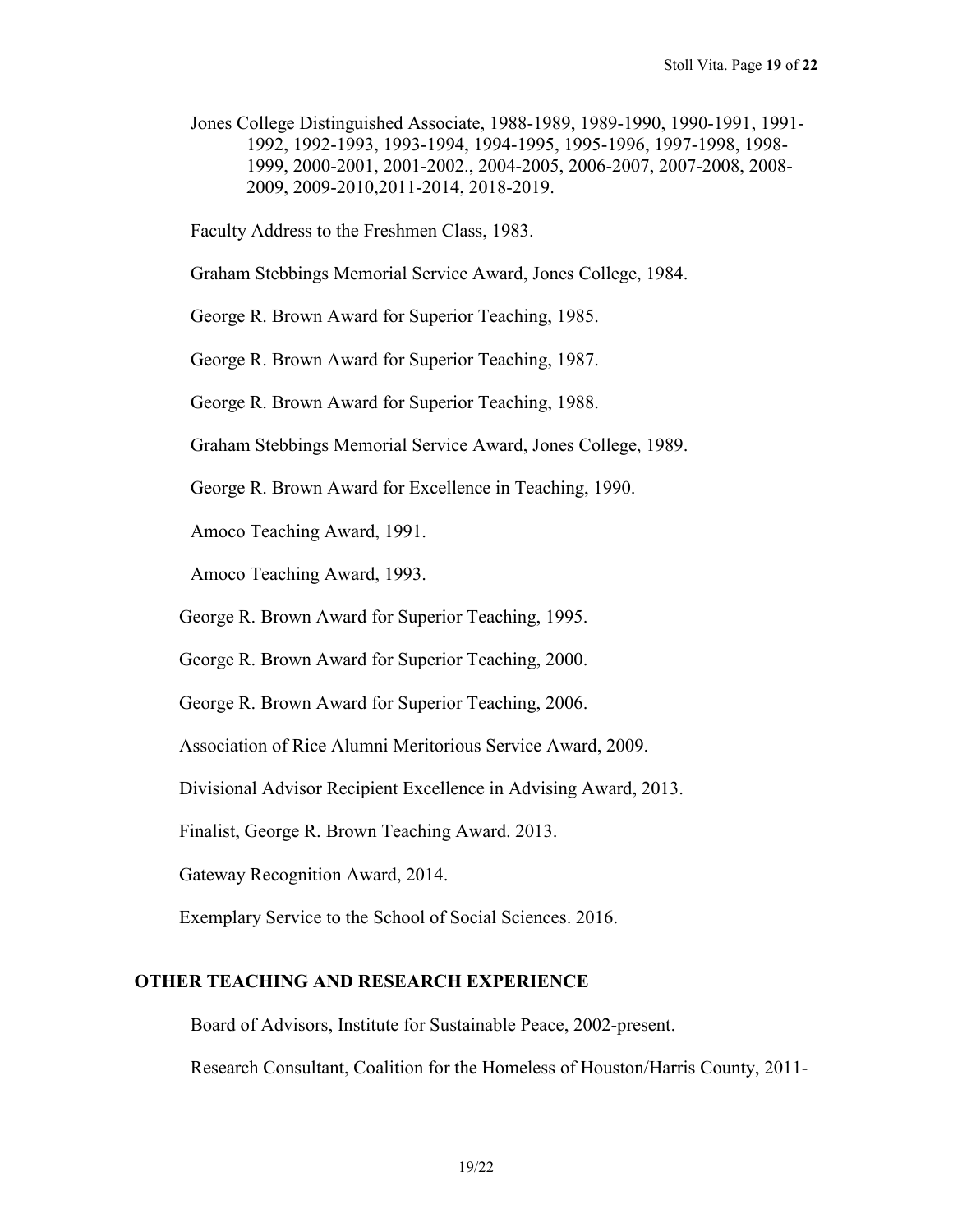Member, Correlates of War Project Council, 1997-2002.

Research Fellow of the Mosher Institute for Defense Studies, Texas A & M University, 1988-1993.

Instructor, Inter-University Consortium for Political and Social Research Summer Program, 1985.

Course: Mathematical Models in International Relations.

Assistant Professor, Department of Political Science, Rice University, 1979-1984.

Associate Professor, Department of Political Science, Rice University, 1984-1990.

Research Assistant, Correlates of War Project, University of Michigan, 1975-1979.

Research Assistant, University of Rochester, 1973-1974.

## **BOOK REVIEWS**

Russett, Bruce M. **Controlling the Sword: The Democratic Governance of National Security**. *The Journal of Politics* November 1991.

Bremer, Stuart. **The GLOBUS Model: Computer Simulation of Worldwide Political and Economic Developments**, and Bremer, Stuart and Barry Hughes. **Disarmament and Development: A Design for the Future?** *American Political Science Review* June 1991.

Kegley, Charles W. and Gregory A. Raymond. **When Trust Breaks Down: Alliance Norms and World Politics**. *Choice* October 1990.

Brams, Stephen J. and D. Marc Kilgour. **Game Theory and National Security**. *Choice* February 1989.

Brecher, Michael, Jonathan Wilkenfeld, and Sheila Moser. **Crises in the Twentieth Century, Vol 1 and 2**. *Choice* November 1988.

Brams, Stephen J. **Superpower Games: Applying Game Theory to Superpower Conflict**. *Slavic Review* 45,2 (Summer 1986), p. 347.

Einhorn, Robert. **Negotiating from Strength: Leverage in US-Soviet Arms Control Negotiations**. *Perspective* 14,6 (Sep/Oct 85), pp. 132.

Frei, Daniel (ed.). **Definitions and Measurements of Detente: East and West Perspectives**. *Journal Of Politics*. 45:2 (May 1983).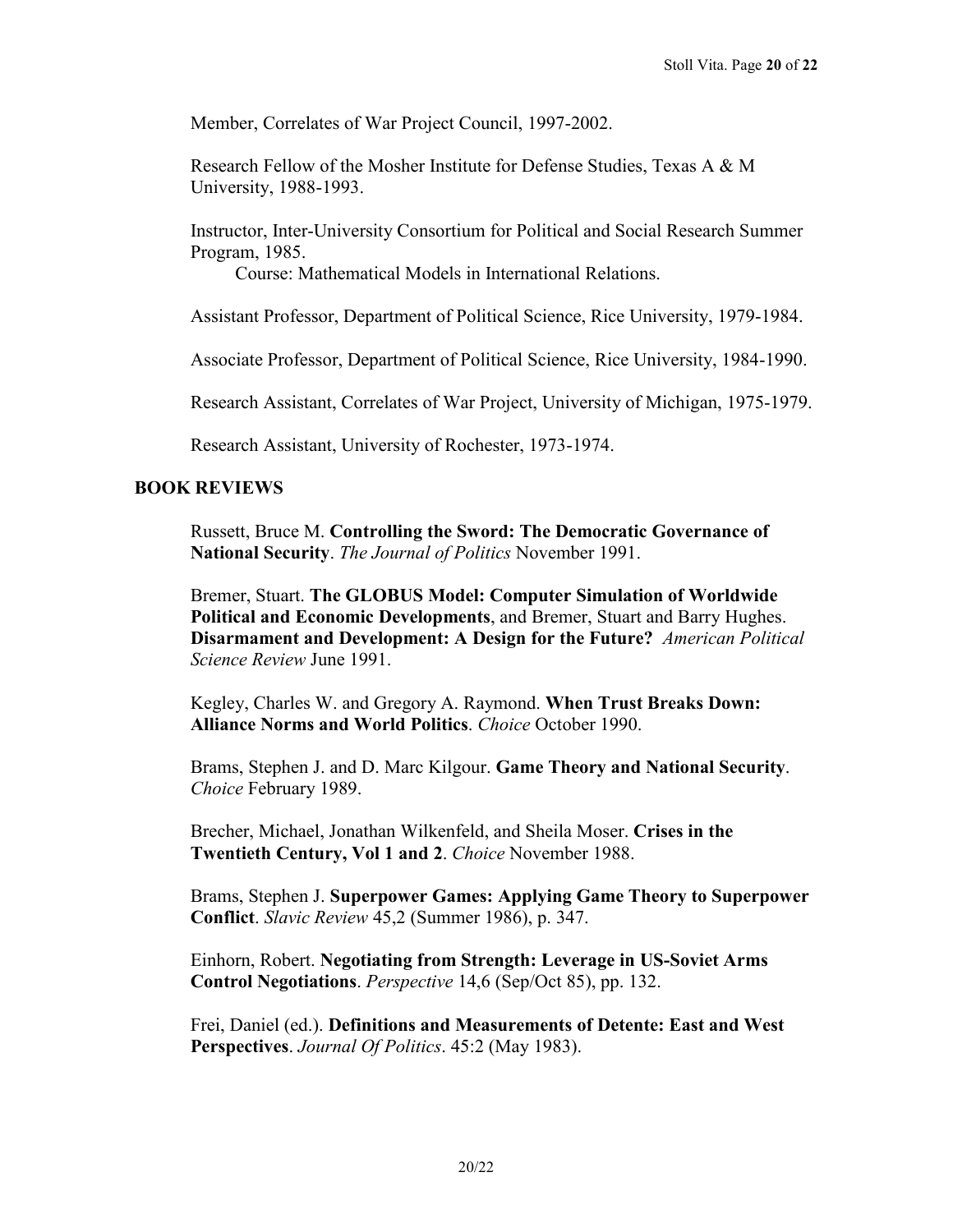Cleveland, Harlan (ed.). **The Management of Sustainable Growth**. *Perspective* 11,4 (May, 1982), pp. 94.

McGreevey, William Paul (ed.). **Third World Poverty**. *Perspective* 10,7 (September, 1981), pp. 131.

## **MANUSCRIPT REVIEWS**

## Journals

American Journal of Political Science American Political Science Review American Politics Quarterly American Sociological Review Armed Forces and Society Comparative Political Studies Congress and the Presidency Electoral Studies Electronic Journal of International Conflict Analysis (Member, Editorial Board) International Interactions International Studies Quarterly International Studies Review Journal of Asian and African Studies Journal of Conflict Resolution Journal of Economic Dynamics and Control Journal of Health Politics, Policy and Law Journal of Politics Legislative Studies Quarterly Mathematical Modeling Naval War College Review Political Research Quarterly Polity Public Opinion Quarterly Social Science Quarterly The Sociological Quarterly

## Other Reviews

Congressional Quarterly Press Dilemmas in World Politics Series, Westview Press Houghton-Mifflin Johns Hopkins University Press John Wiley Lynne Rienner Macmillan